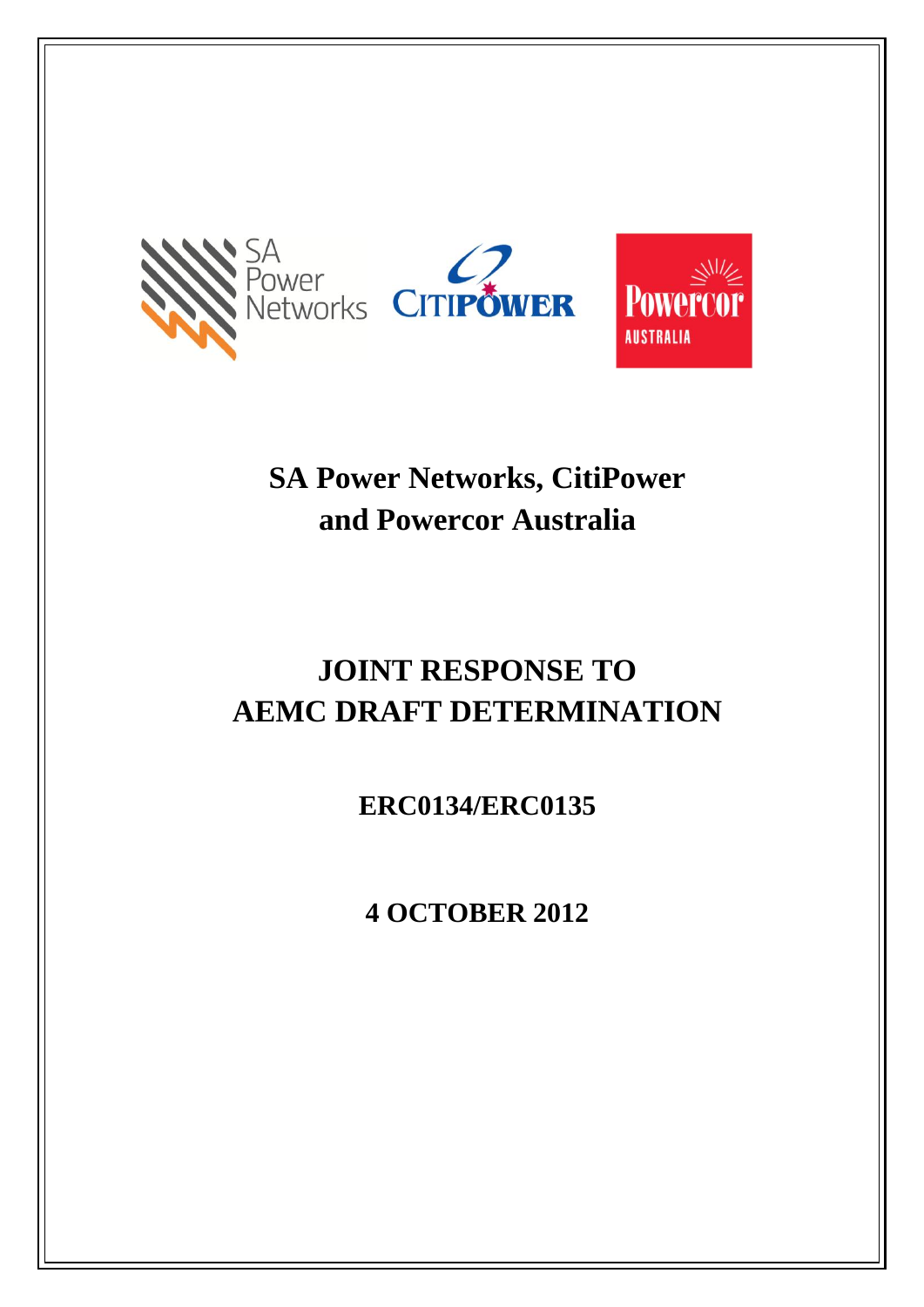# **CONTENTS**

| 1. |                                                             |  |
|----|-------------------------------------------------------------|--|
| 2. | REGULATORY DISCRETION, CERTAINTY AND THE NEO AND THE RPPS 8 |  |
| 3. |                                                             |  |
| 4. |                                                             |  |
| 5. |                                                             |  |
| 6. |                                                             |  |
| 7. |                                                             |  |
| 8. |                                                             |  |
| 9. |                                                             |  |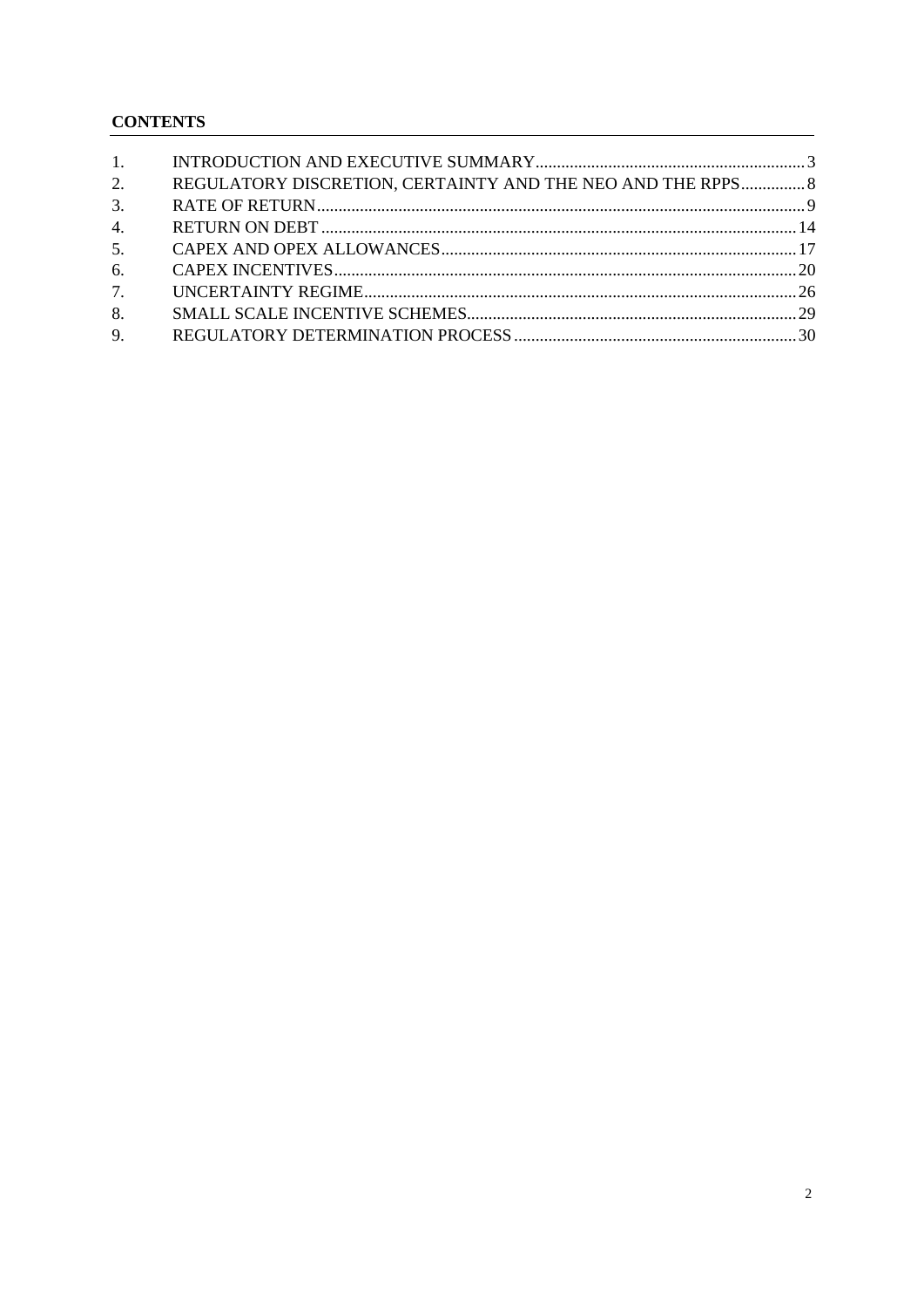#### <span id="page-2-0"></span>**1. INTRODUCTION AND EXECUTIVE SUMMARY**

SA Power Networks,<sup>1</sup> CitiPower and Powercor Australia (**Businesses**) are pleased to provide this submission in response to the Australian Energy Market Commission (**AEMC**) *Economic Regulation of Network Service Providers, Draft Rule Determination* of 23 August 2012 (**Draft Determination**). The Businesses will respond to the AEMC's *Consultation Paper on Savings and Transitional Arrangements* of 14 September 2012 in a separate submission.

The Businesses welcome many of the AEMC's proposed changes to the National Electricity Rules (**Rules**). However, the Businesses are concerned that the AEMC is proposing to dramatically increase the level of discretion on the part of the Australian Energy Regulator (**AER**) (particularly with regards to estimating the rate of return and in respect of the capital expenditure (**capex**) incentives) without offering adequate protection for investors. Regulatory certainty and predictability are critical to fostering efficient investment in electricity networks. Improving the level of regulatory certainty currently provided for in the draft rules would ensure the incentives for efficient investment are maintained, and thus better promote the national electricity objective (**NEO**) and meet the revenue and pricing principles (**RPPs**).

The Businesses detailed response to the AEMC's Draft Determination is set out below. By way of summary the Businesses make the following submissions:

# **Rate of return:**

-1

- Allowed rate of return objective: The Businesses consider that the draft 'allowed rate of return objective' creates the potential for unanticipated changes to regulatory practice and interpretation. The Businesses suggest that replacing the words 'must correspond to' with the words 'is to be commensurate with' would result in greater stability as it is consistent with the language in the National Gas Rules and the RPPs.
- o Matters to which regard must be had in estimating the rate of return: The Businesses are concerned that proposed clause  $6.5.2(d)(1)$  is unclear (and potentially flawed) and, in any event, is unnecessary. The proposed requirement that the AER have regard to interrelationships between estimates of financial parameters (proposed clause  $6.5.2(d)(2)$ ) would require the AER to have regard to internal inconsistency between parameters and thus addresses the concerns raised.
- o Evidence required before a change in the approach to estimating the rate of return: The Businesses are extremely concerned that the AEMC is proposing to significantly increase the AER's discretion in estimating the rate of return and at the same time proposing to remove all evidentiary thresholds from the AER's decision making. Estimating a rate of return which promotes the NEO and meets the RPPs is inherently uncertain. Increasing regulatory discretion therefore creates a significant potential source of variability in regulatory determinations. The Businesses consider it essential that the final determination more appropriately balance the need for flexibility with the need for investor certainty. In particular, the Businesses consider the AER should be required to provide reasons *and evidence* in making changes to its 'Rate of Return Guidelines' and in departing from the applicable Rate of Return Guidelines at the determination stage.

In September 2012, ETSA Utilities changed its name to SA Power Networks.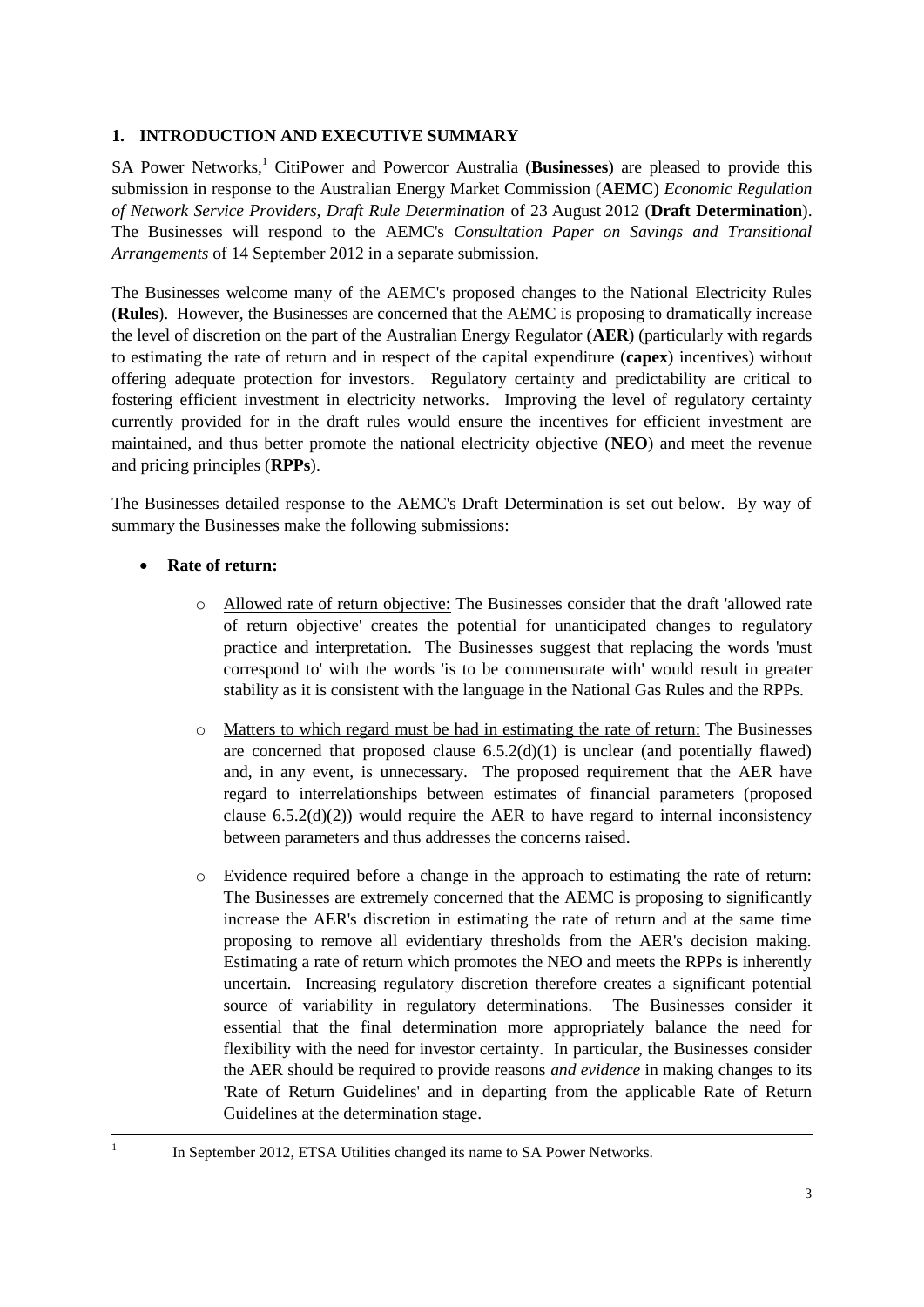- $\circ$  Clause 6.12.3(f): Similarly, the Businesses do not agree that the proposed amendments to clause 6.12.3(f) to carve out the allowed rate of return are required or appropriate. The clause does not limit the AER to assessing a rate of return proposal on the basis proposed by the network service provider (**NSP**) and retaining it would improve regulatory certainty and predictability.
- o Rate of Return Guidelines: The Businesses submit that changes are required to the 'Rate of Return Guidelines' provisions to improve regulatory certainty and predictability and to allow meaningful consultation on rate of return issues. Specifically, the Businesses consider that:
	- the applicable Rate of Return Guidelines should be those in force at the time the framework and approach paper is published;
	- **the period of consultation on all proposed Rate of Return Guidelines should** be increased from 30 business days to 60 businesses days; and
	- the Rules should specify with greater precision what must be included in the Rate of Return Guidelines. In particular, the AER should be required to set out in detail the way in which it proposes to estimate the rate of return and include estimates of the return on equity, return on debt, gearing and value of imputation credits that would be applied if a determination was being made at the time the Rate of Return Guidelines are published.

# **Return on debt:**

- o Level of guidance provided for under the Rules: As in the case of the overall rate of return provisions, the Businesses are concerned that the draft rules offer the AER almost complete flexibility without offering adequate regulatory certainty to promote efficient investment. As NSPs develop their financing risk management practices based on the return on debt methodology provided for in the regulatory framework, any change to the methodology for estimating the return on debt could lead to NSPs gaining extra revenue or losing revenue as it unwinds its existing financing arrangements. Given this, there should be a higher level of prescription in the Rules than is currently contemplated by the AEMC. The Rules should set out the form of debt (BBB+ 10-year Australian corporate bonds) and should include more directly relevant criteria against which to assess the proposed methodology. In addition, as noted above the Rules should require the AER to include more detail in its Rate of Return Guidelines.
- o Managing changes to the methodology for estimating the return on debt: To avoid the risks associated with changes to the return on debt methodology, the Businesses consider that the AER should be required to accept an NSP's proposed methodology where it meets the relevant criteria, and if the AER does not accept the proposed methodology, it should be required to adopt the methodology previously adopted for that NSP.

# **Capex and operating expenditure (opex) allowances:**

o Expenditure forecasting methodology: The Businesses support the general intent of the proposed rules regarding the standard expenditure forecasting methodology.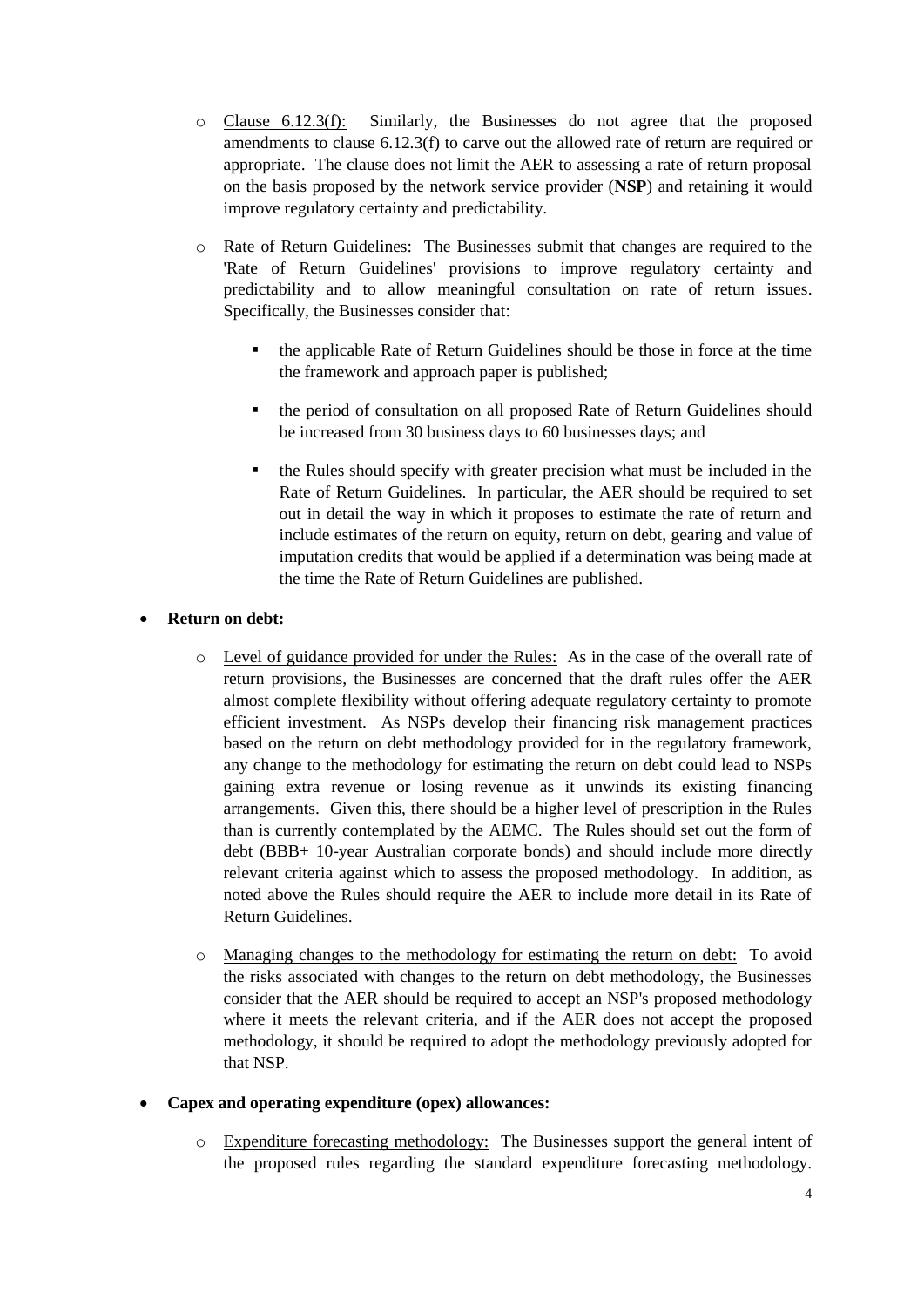Under the current Rules, there is little engagement on issues of forecasting methodology until a draft determination is published and the Businesses agree that earlier engagement on these issues would benefit all parties to the review process. However, the Businesses:

- believe that it is fundamental to the operation of the regulatory approach set out in the Rules that NSPs retain the primary responsibility for the development of expenditure forecasts, including the methodology adopted; and
- consider that the AER should finally determine the basis on which it will prepare substitute forecasts at the framework and approach paper stage.

The Businesses submit that where the AER rejects an NSP's forecasting methodology, the forecasting methodology applied by the AER to determine a substitute amount should be either the methodology put forward by the NSP in its current regulatory proposal or the methodology outlined by the AER in its framework and approach paper. This would ensure early engagement in the issues of forecasting methodology and provide for greater regulatory certainty.

- o Benchmarking: The Businesses have no objections to the AEMC's proposal to provide for the preparation of annual benchmarking reports. However, the Businesses are deeply concerned that the AEMC is proposing to remove all guidance for the AER in undertaking benchmarking as part of its regulatory determination. As demonstrated by the benchmarking errors in the AER's recent determinations regarding CitiPower and Powercor Australia, the AER is not immune to errors in this regard. These errors can have significant implications for revenue allowances and the Businesses consider that the AER should expressly be required to have regard to the relevant circumstances of the distribution network service provider (**DNSP**).
- o Capex and opex factors: The Businesses consider that the AER should be required to identify any additional capex and opex factors at the framework and approach stage. Integrating this step into the review process (rather than requiring only that the AER advise the NSP in writing prior to the regulatory proposal being submitted) would mean that parties other than the NSP to which the determination applies would be aware of the additional factors that the AER is proposing to take into account and would ensure appropriate consultation on any proposed new factors.
- $\circ$  Clause 6.12.3(f): The Businesses consider that AEMC should retain the requirement that if the AER refuses to approve a total opex or capex forecast, it should be required to determine a substitute amount on the basis of the current regulatory proposal and amend that value only to the extent necessary to enable it to be approved in accordance with the Rules. This is consistent with a recognition that an NSP's proposal will include the most detailed and relevant evidence for the purposes of considering proposed capex and opex.

#### **Capex incentives:**

o Power to remove capex from the regulatory asset base (**RAB**): While the Businesses are in favour of strengthening capex incentives generally, given the previously accepted risks associated with ex post reviews of capex, the Businesses are surprised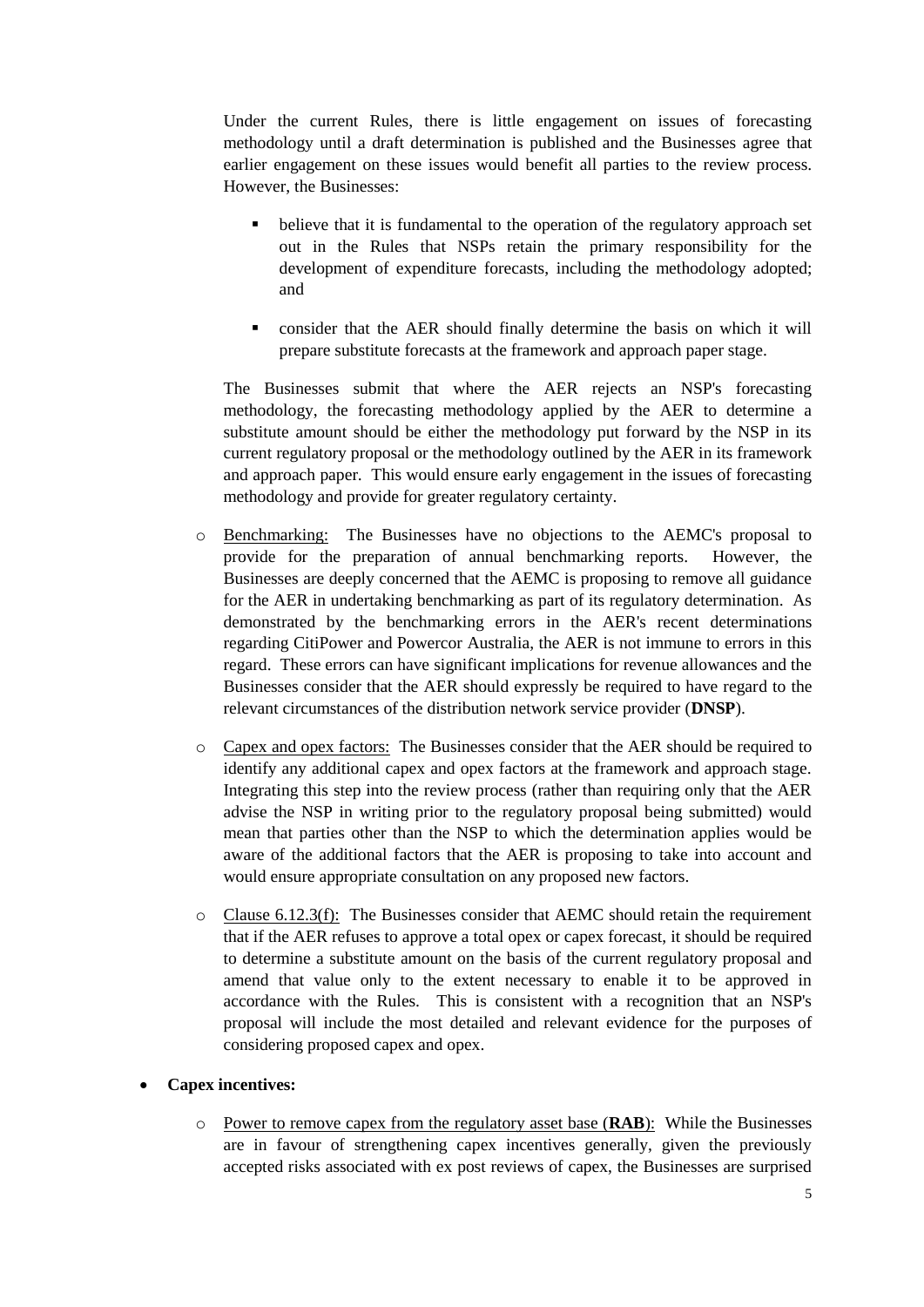that the AEMC has concluded that the extreme response of an ex post review is required in order to deter inefficient capex. It is particularly surprising given:

- the AEMC has concluded that nothing in the current regulatory framework provides NSPs with an incentive to overspend their allowances; and
- **the AER** has not yet sought to strengthen the incentives through the introduction of an ex ante incentive scheme.

The Businesses consider that a well-designed capex efficiency benefit sharing scheme is a far less intrusive and less costly means of ensuring efficiency of capex and would better promote the NEO and meet the RPPs.

In the event the AEMC gives the AER the power to conduct ex post reviews of capex, the Businesses request that it be made clear in the Rules an ex post review may be conducted only in the event the 'overspending requirement' is met. The costs (both to NSPs and the AER) associated with a review of capex incurred would far outweigh any conceivable benefit in circumstances where there is no overspend (and thus no power to remove capex from the RAB for reasons of inefficiency). Consistent with this, the Businesses submit that the AER should be required to make statements about the efficiency of past capex only where a review of capex incurred is conducted. Finally, in the interests of maintaining investor confidence in the stability of regulation under the Rules, the Businesses consider that any power to conduct an ex post review of capex should only exist where the relevant Rules were in force for the entire period over which the review is to be conducted.

- o Criteria for the capex incentive scheme: The Businesses support the criteria for the development of a capex efficiency benefit sharing scheme as outlined in the joint expert report for the Energy Networks Association (**ENA**).
- o Capital Expenditure Incentive Guidelines: The Businesses consider that changes are required to the proposed capex incentives regime to improve regulatory certainty and thus ensure that NSPs are not deterred from undertaking efficient and prudent capex. In particular, the regime to be applied should be known by NSPs at the time the relevant expenditure is incurred or the relevant arrangements are entered into. Where there is overspend, the 'Capital Expenditure Incentive Guidelines' in force at the beginning of the review period should be applied and in the case of margins, the Guidelines in force at the time the arrangements were entered into should be applied. The AER should be required to make a final decision regarding the application of the Capital Expenditure Incentive Guidelines for future matters (i.e. the decision to apply depreciation based on actual or forecast capex and the form of any ex ante capex incentive regime) at the framework and approach paper stage.
- **Uncertainty regime:**
	- o Cost pass through provisions: The Businesses support the proposed amendments to allow the AER to extend the timeframe for considering cost pass through applications but maintain that the 1% threshold for cost pass through applications is excessive. The Businesses consider that a \$1 million threshold in a regulatory year should be imposed. In the event that a 1% of annual revenue materiality threshold is maintained by the AEMC, then further consideration should be given to the treatment of multiple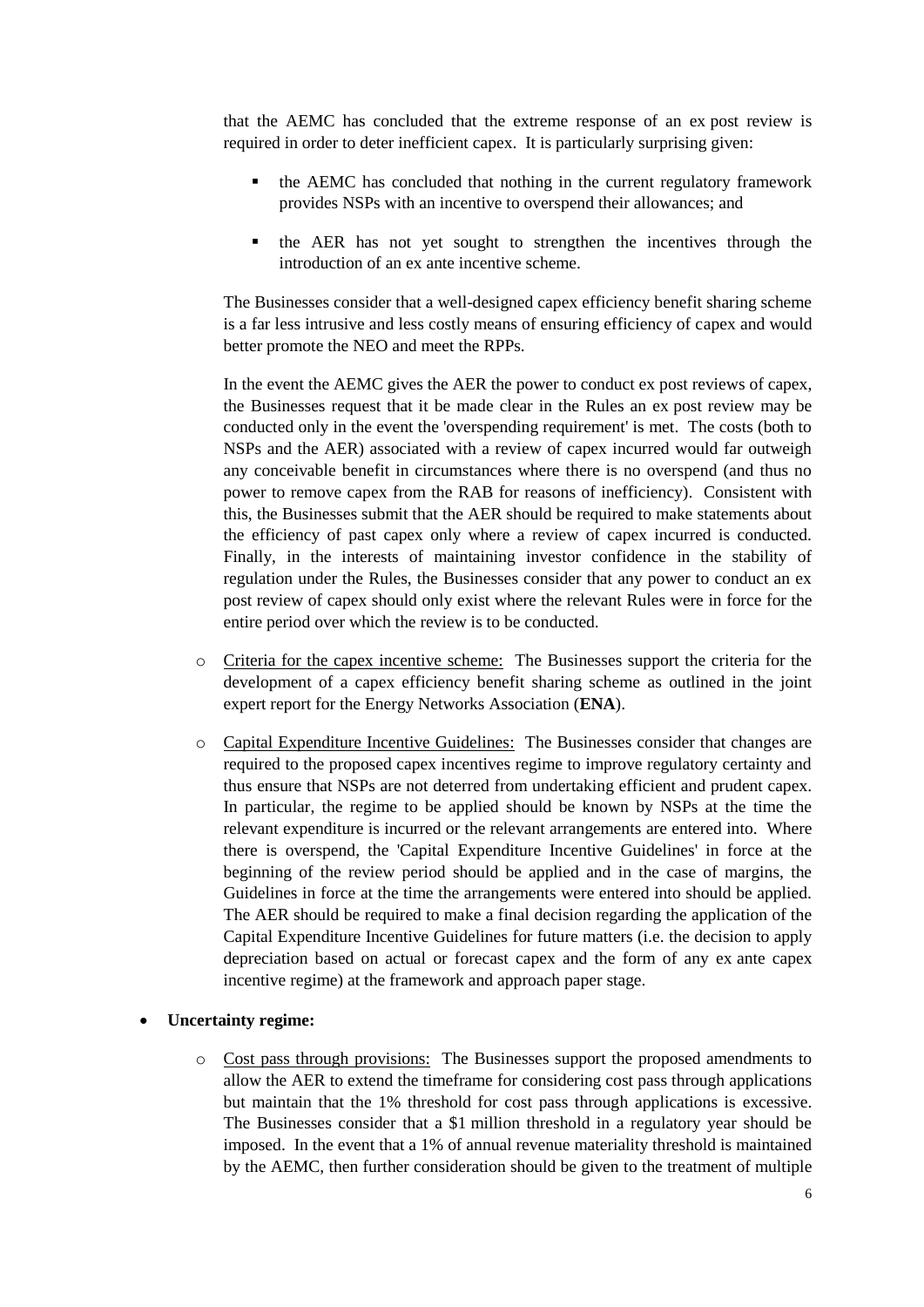events where the combined impact passes this threshold, and the total impact (i.e. including cost and revenue impacts) on the NSP should be considered.

- o Capex reopeners: The Businesses do not object to the proposed capex reopener provisions. The AEMC is correct in concluding that there is no basis for distinguishing between distribution and transmission networks in respect of the risk of unforeseen events that will result in significant capex and capex reopener provisions would ensure the reliability and security of distribution systems in such cases.
- o Contingent projects: The Businesses maintain that a contingent projects regime is not suited to the distribution context. In contrast to transmission networks, distribution networks have a large number of smaller assets and require regular investments to facilitate new connections, system augmentation and asset replacement. If the monetary threshold for contingent projects is set such that the contingent projects regime has ready application in the distribution context, the Businesses are concerned that the AER may seek to 'micro-manage' their networks. As it has done in the transmission context, the AER may be encouraged to go into the minute detail of each of the projects proposed by DNSPs and remove those projects that are not (in the AER's view) certain to go ahead in the next regulatory control period. This would adversely impact on the incentives of the CPI-X regime, removing the benefit associated with unanticipated cost reductions but leaving the DNSP to absorb unanticipated cost increases and would thereby magnify the risk of regulatory error, contrary to the NEO and the RPPs.
- **Small-scale incentive schemes:** The Businesses are strong supporters of incentive regulation and welcome the AEMC's proposed draft rule to provide for small-scale incentive schemes. To allow the incentive properties of proposed schemes to be properly tested, the Businesses consider that the AER and the Businesses should be able to agree upon higher potential penalties and rewards than is currently proposed.
- **Regulatory process:** In general, the Businesses are supportive of the proposed amendments to the regulatory process. However, the Businesses have concerns with the following aspects of the proposed changes.
	- o Cross-submissions process: The Businesses consider that the cross-submissions process ought to be mandatory and that the AER should not be permitted to dictate the issues in respect of which submissions can be made. Giving the AER a discretion not to run a cross-submissions process incorrectly assumes that the AER will be in a position to immediately identify the issues arising from the submissions that are of importance to parties to the review process. There is no basis for such an assumption. The matters raised may be quite new to all parties and the implications may be unfamiliar to the AER. Further, the draft rules fail to recognise that the purpose of the cross-submissions process is to provide an opportunity for stakeholders to comment on matters that are significant to them. A more robust consultation process enshrined in the Rules reduces the risk of regulatory error, thereby promoting the NEO and the RPPs. A more appropriate limitation would be to provide for 'crosssubmissions' only in respect of the matters raised in the submissions on the draft determination or revised regulatory proposal.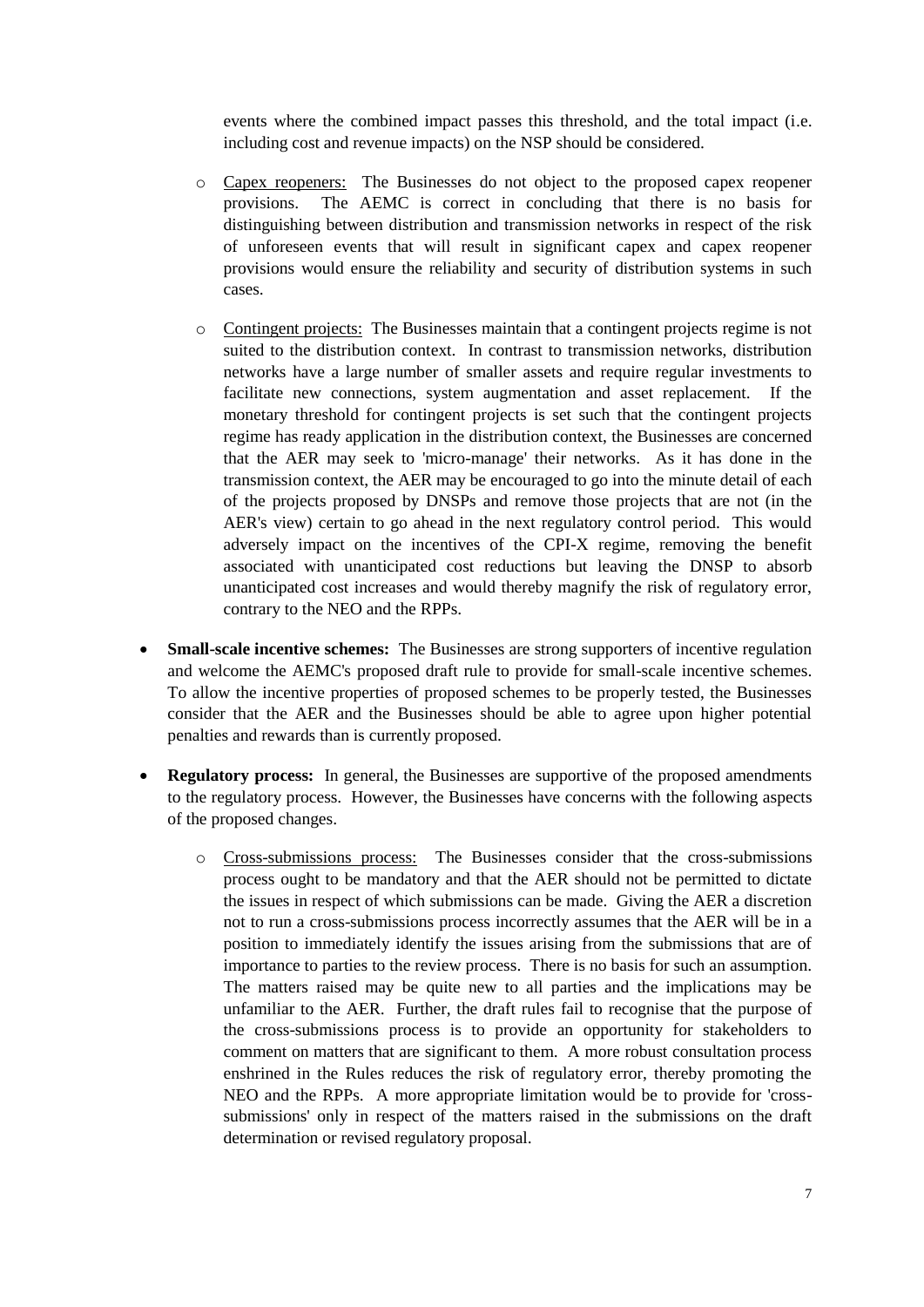o Publication of AER analysis: The Businesses strongly support the requirement for the AER to publish the analysis on which it proposes to rely prior to the final determination. However, the Businesses are concerned that the 'best endeavours' requirement would not achieve the objective of advance publication of AER analysis (which is to provide interested parties with an opportunity to identify major errors before the AER relies on the analysis in its final decision). The Businesses' experience is that section 16 of the National Electricity Law has not ensured this opportunity in the past and the Businesses suggest a 'hard' deadline of 10 business days prior to the final determination would maximise the probability of major errors being identified before the AER's final determination is published.

The remainder of this submission addresses each of these points in turn, after briefly highlighting the significance of regulatory discretion and certainty in the context of the AEMC's rule change decision.

# <span id="page-7-0"></span>**2. REGULATORY DISCRETION, CERTAINTY AND THE NEO AND THE RPPS**

In moving to a national framework for the regulation of electricity and gas, the relevant State and Territory and Commonwealth governments agreed the institutional framework would include:<sup>2</sup>

- the AEMC as the body responsible for rule-making; and
- the AER as the body responsible for regulation and compliance with the rules.

In recommending this separation of functions to the Council of Australian Governments, the Ministerial Council on Energy (**MCE**) noted that the AEMC would have no regulatory enforcement responsibilities, while the AER would exercise its regulatory powers under a new national energy legislative framework including the National Electricity Law and the National Electricity Code (the predecessor to the Rules).<sup>3</sup> The MCE observed that '[t]he making of market and regulatory rules aims to provide reasonable stability to market participants, while ensuring that the rules can evolve to meet challenges that will inevitably arise'.<sup>4</sup>

In developing the economic framework set out in the Rules, the AEMC recognised that a general principle of law making and good regulatory practice is that parties who are required to comply with the law are entitled to clearly know in advance what is expected of them.<sup>5</sup> Accordingly, the AEMC considered that the role of the Rules is 'to provide regulators and market participants clear advance guidance about the content of the regulatory framework and how regulatory functions should be carried out as a result.<sup>6</sup> The AEMC noted that insufficient specification in the Rules can lead to uncertainty and inconsistency which can impact adversely on long term investment, while insufficient

 $\overline{c}$ Australian Energy Market Agreement at [5.1].

<sup>3</sup> MCE, *Report to the Council of Australian Governments: Reform of Energy Markets*, 11 December 2003, pp8-9.

<sup>4</sup> MCE, *Report to the Council of Australian Governments: Reform of Energy Markets*, 11 December 2003, p7.

<sup>5</sup> AEMC, *Rule Determination, National Electricity Amendment (Economic Regulation of Transmission Services) Rule 2006 No. 18*, 16 November 2006, p30.

<sup>6</sup> AEMC, *Rule Determination, National Electricity Amendment (Economic Regulation of Transmission Services) Rule 2006 No. 18*, 16 November 2006, p30.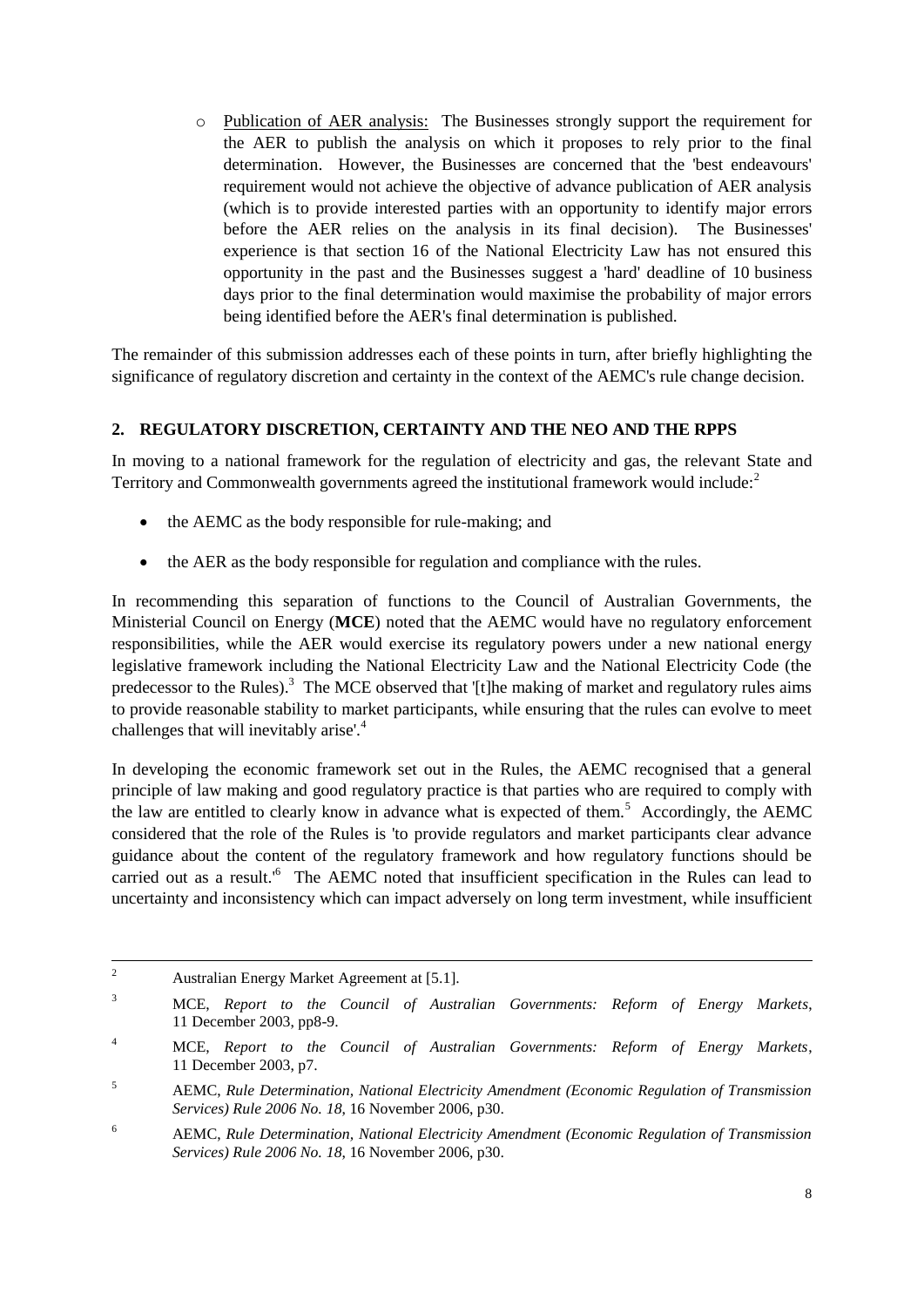discretion can limit the ability of the regulator to respond flexibly to the different market and commercial circumstances of individual regulated businesses.<sup>7</sup>

The AEMC considered that the regime then proposed for transmission (similar in many key respects to the current Rules):<sup>8</sup>

strikes an appropriate balance between codification of methodology and decision making criteria and the exercise of guided regulatory discretion. These features of good regulatory design will, over time, increase the predictability and consistency of regulatory decision making and facilitate the promotion of the NEM objective.

The Businesses are concerned that the AEMC is now proposing to dramatically increase the level of discretion on the part of the AER without providing adequate guidance to the regulator to ensure regulatory certainty and predictability. As previously recognised by the MCE and the AEMC, regulatory certainty and predictability are critical to fostering efficient investment in electricity networks. The proposed changes are therefore contrary to the NEO and the RPPs. In addition, the Businesses observe the amendments are inconsistent with the MCE's deliberate policy decision to separate the rule-making and regulatory and enforcement functions.

The level of flexibility and corresponding level of regulatory certainty provided for in the current Rules, the AEMC's Draft Determination and the Businesses' proposal as set out in this submission are shown in Figure 1 below. The Businesses submit that the AEMC's final determination ought to be a more moderate response to the concerns raised, allowing for flexibility but at the same time providing greater certainty and predictability, thereby preserving incentives for efficient investment in networks in the national electricity market.





# <span id="page-8-0"></span>**3. RATE OF RETURN**

The AEMC is proposing extensive amendments to the rate of return provisions which would leave the decision as to the best approach to determining the rate of return to the AER's judgement. Under the draft rules, the AER would be required to determine (at the time of the distribution determination) an allowed rate of return that achieves the 'allowed rate of return objective'. The proposed allowed rate of return objective is as follows (proposed clause 6.5.2(b)):

 $\overline{7}$ <sup>7</sup> AEMC, *Rule Determination, National Electricity Amendment (Economic Regulation of Transmission Services) Rule 2006 No. 18*, 16 November 2006, p34.

<sup>8</sup> AEMC, *Rule Determination, National Electricity Amendment (Economic Regulation of Transmission Services) Rule 2006 No. 18*, 16 November 2006, p35.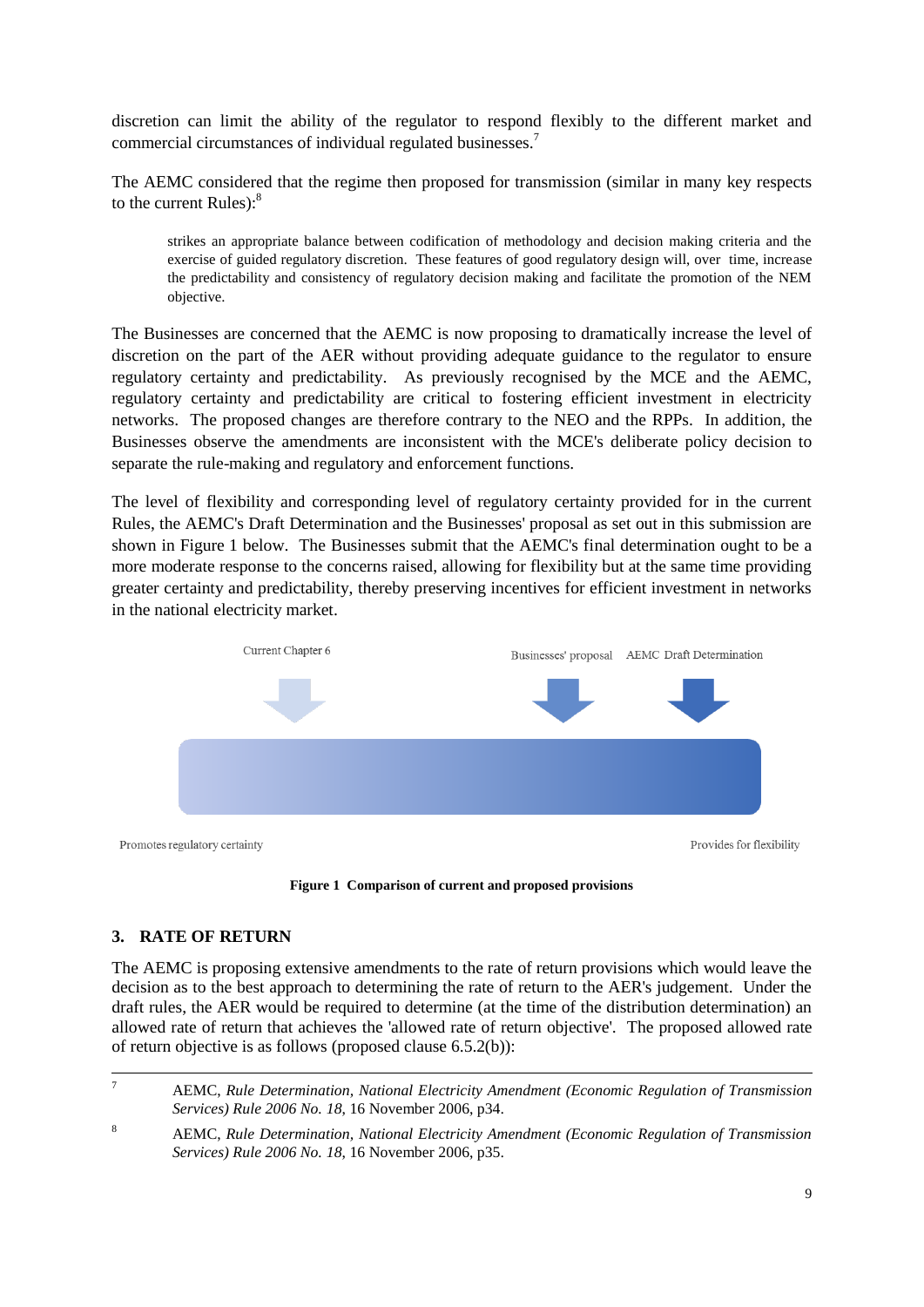The *allowed rate of return* for a *Distribution Network Service Provider* must correspond to the efficient financing costs of a benchmark efficient entity with a similar nature and degree of risk as that which applies to the *Distribution Network Service Provider* in respect of the provision of *standard control services*[.]

Under the draft rules, the allowed rate of return for a regulatory year would be a weighted average of the return on equity for the relevant regulatory control period and the return on debt for the regulatory year, where the weights applied would reflect the gearing ratio of an efficiently financed benchmark efficient entity with a similar nature and degree of risk as that which applies to the DNSP in respect of the provision of standard control services (proposed clause  $6.5.2(c)(1)$ ). In determining the allowed rate of return, the AER would be required to take into account relevant estimation methods, financial models, market data and other evidence (proposed clause 6.5.2(c)(3)) and have regard to (proposed clause 6.5.2(d)):

- the desirability of using an approach that leads to the consistent application of any estimates of financial parameters that are relevant to the estimates of, and that are common to, the return on equity and the return on debt; and
- any interrelationships between estimates of financial parameters that are relevant to the estimates of the return on equity and the return on debt.

The draft rules also include specific provisions governing the estimation of the return on equity and return on debt (proposed clauses  $6.5.2(e)$ -(i)). The return on debt provisions are discussed in section 4 [below.](#page-13-0)

The AEMC proposes to require the AER to publish 'Rate of Return Guidelines' at least every three years (proposed clauses 6.5.2(j)-(o)). The Guidelines are not proposed to be binding and are not proposed to constitute a formal basis for the distribution determination. In contrast to the current Rules, the AEMC is not proposing:

- to require the AER, in preparing the Rate of Return Guidelines, to have regard to the need for persuasive evidence before adopting a credit rating level or value for, or a method for calculating that parameter that differs from the previously adopted credit rating level, value or the method of calculation (compare current clause 6.5.4(4)(ii)); or
- to include a rule that a distribution determination must be consistent with the Rate of Return Guidelines unless there is persuasive evidence justifying a departure, in the particular case, from a value, method or credit rating level set in the Guidelines (compare current clause  $6.5.4(g)$ ).

The Businesses have concerns with the following elements of the draft rules:

- the 'allowed rate of return objective';
- the matters to which regard must be had in estimating the rate of return;
- the evidence required before there is a change in the approach to estimating the rate of return;
- $\bullet$  the proposed amendments to clause 6.12.3(f); and
- the provisions governing the preparation and application of the Rate of Return Guidelines.

These matters are discussed further below. The Businesses' submissions regarding the proposed return on debt provisions are set out in the section [4 below.](#page-13-0)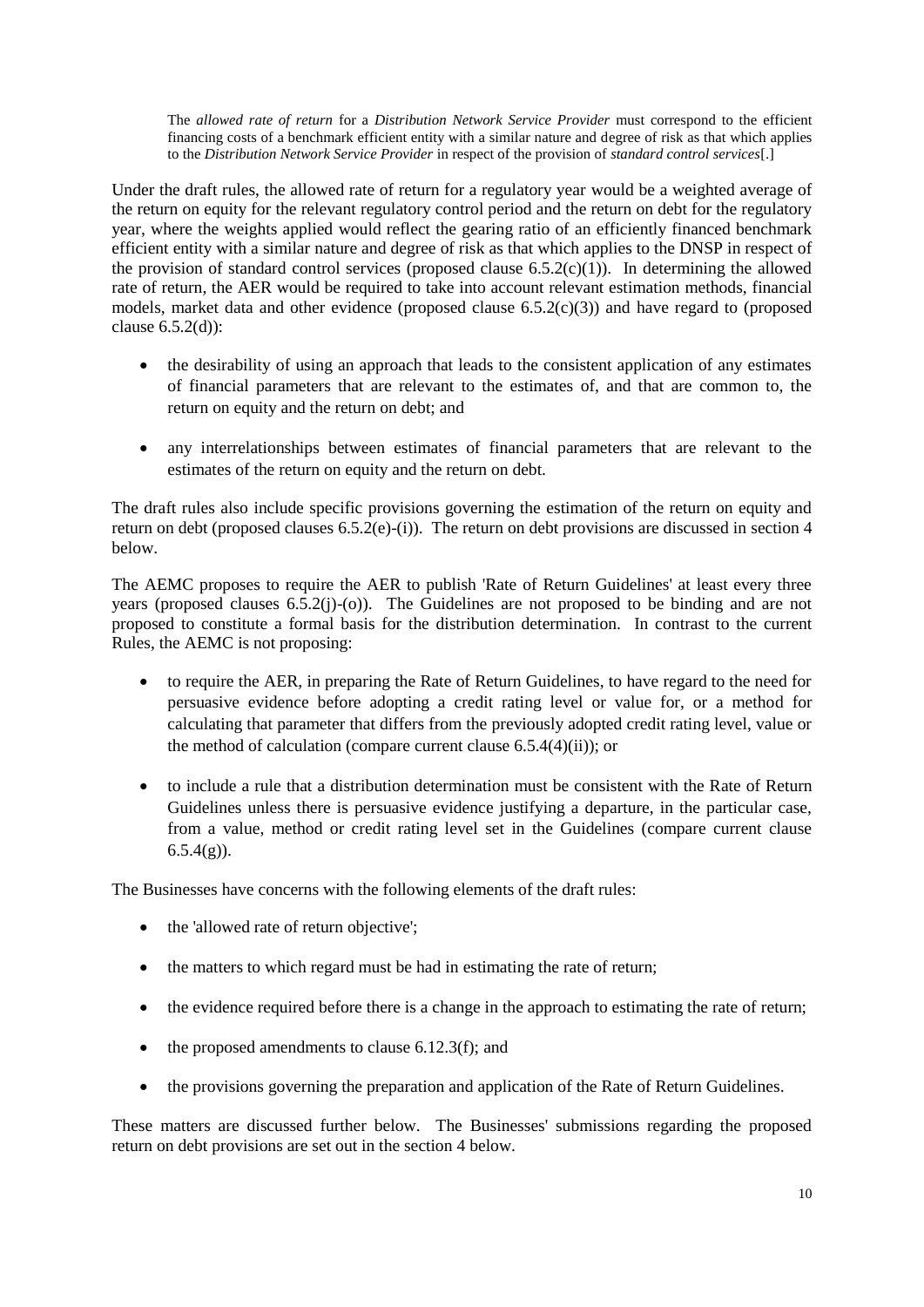#### **Allowed rate of return objective**

By requiring the rate of return to 'correspond to' the efficient financing costs of the benchmark entity, the draft allowed rate of return objective is somewhat unprecedented, which means that it creates the potential for unanticipated changes to regulatory practice and interpretation. The Businesses suggest that replacing the words 'must correspond to' with the words 'is to be commensurate with' would result in greater stability because this would be consistent with the language in the National Gas Rules (clause  $87(1)$ ) and the RPPs (specifically the principle in section  $7A(5)$ ).

#### **Matters to which regard must be had in estimating the rate of return**

The Businesses agree with the AEMC that regard should be had to any interrelationships in determining the allowed rate of return. However, the Businesses are concerned that proposed clause  $6.5.2(d)(1)$  is unclear (and potentially flawed) and, in any event, is unnecessary.

The clause would require the AER to have regard to:

the desirability of using an approach that leads to the consistent application of any estimates of financial parameters that are relevant to the estimates of, and that are common to, the return on equity and the return on debt[.]

The proposed operation of the clause is unclear. For instance, on one view, it may be said that the 'consistent application of any estimates of financial parameters' is a driver of the selection of the 'approach' to determining the return on debt. The justification for such an outcome is unclear. On another view, the clause may be said to require the AER to have regard to the desirability of applying the *same* estimates of the financial parameters in both the return on equity and the return on debt. This may not always be appropriate. For example, adopting the same risk free rate in estimating the cost of equity and in estimating the cost of debt may not result in the efficient financing costs of a DNSP in the circumstances of the DNSP, contrary to the NEO and the RPPs. For instance, it may be more appropriate to apply risk free rates sourced from different time periods, or to derive one estimate (e.g. the cost of equity) using a risk free rate and the other estimate (e.g. the cost of debt) without using a risk free rate.

In describing the proposed introduction of clause 6.5.2(d), the AEMC refers in its Draft Determination only to the need to ensure internally consistent approaches and to take into account interrelationships between estimates of financial parameters.<sup>9</sup> This objective would be achieved by proposed clause  $6.5.2(d)(2)$  (i.e. the requirement that the AER have regard to any interrelationships between estimates of financial parameters that are relevant to the estimates of the return on equity and return on debt). This provision would require the AER to have regard to internal consistency between parameters and proposed clause 6.5.2(d)(1) is unnecessary.

#### **Evidence required before a change in the approach to estimating the rate of return**

The Businesses are extremely concerned that the AEMC is significantly increasing the AER's discretion in estimating the rate of return and at the same time removing all evidentiary thresholds from the AER's decision-making. Estimating a rate of return which promotes the NEO and meets the RPPs is inherently uncertain. $^{10}$  Increasing regulatory discretion therefore creates a significant potential source of variability in regulatory determinations. The AEMC's Draft Determination offers almost full flexibility to the AER with little regard to the need for regulatory certainty and predictability, which is critical to fostering efficient investment in networks and thus required to

 $\overline{9}$ Draft Determination, pp50, 57.

<sup>&</sup>lt;sup>10</sup> This is recognised in the current Rules (see, for example, clause  $6.5.4(e)(4)$ ) and throughout the Draft Determination.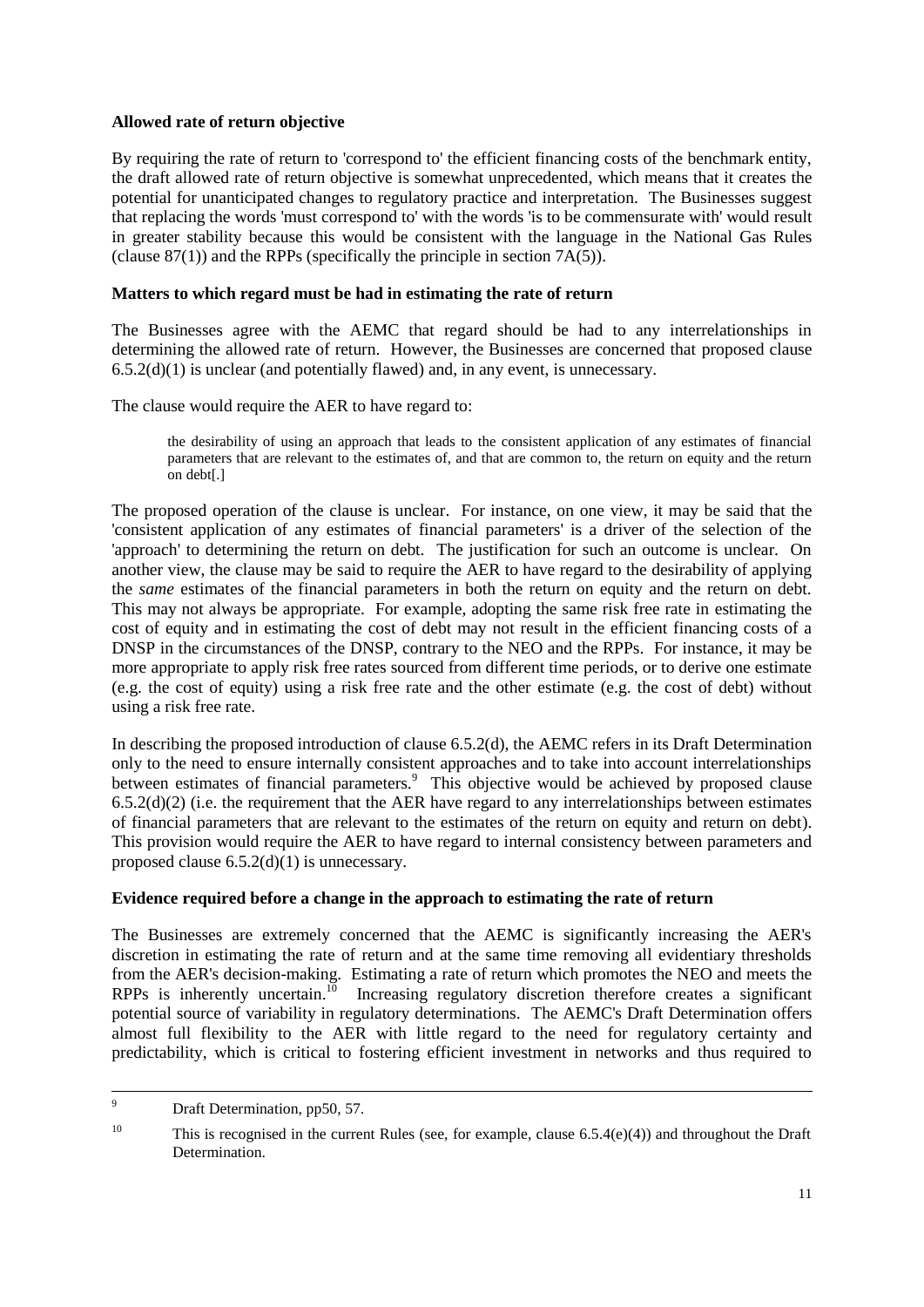promote the NEO and to meet the RPPs, particularly given the uncertainty in estimating the rate of return.

The Businesses do not accept that the publication of the Rate of Return Guidelines offers sufficient regulatory certainty. The Guidelines are no more than an indication of how the AER might determine the allowed rate of return. While the AEMC indicates that 'in practice' the regulator would be expected to follow the guidelines unless there had been some genuine change in the evidence, under the Draft Determination the AER is free to depart from the Guidelines, the only requirement being that it state its reasons for departing from the Guidelines.

The Businesses consider it essential, particularly in light of the uncertainty associated with estimating the rate of return, that the regime more appropriately provide for regulatory certainty by including some guidance to the AER in departing from an existing or proposed approach to estimating the allowed rate of return. Specifically, the Businesses consider that the AER should be required to provide reasons *and evidence* to justify:

- in preparing its Rate of Return Guidelines, any departure from the values or methods for calculating the rate of return set out in the existing Rate of Return Guidelines; and
- in making its distribution determination, any departure from the applicable Rate of Return Guidelines.

The Businesses observe that this proposal would enshrine in the Rules the intention of the AEMC with regards to the evidence required before a change in approach in adopted. It would also meet the AEMC's objective of allowing the estimation of the rate of return to evolve over time, while at the same time offering greater certainty to investors, better balancing the two competing objectives.

### **Clause 6.12.3(f)**

Similarly, the Businesses do not agree that the proposed amendments to clause 6.12.3(f) to carve out the allowed rate of return are required or appropriate.

The clause does not, as the AEMC suggests, $<sup>11</sup>$  limit the AER to assessing a rate of return proposal on</sup> the basis proposed by the NSP. The Tribunal's comments in the Victorian review proceedings do not establish this. The Tribunal in those proceedings held that the AER had erred in giving 25% weight to the yields from a bond issued by the Australian Pipeline Trust to calculate the debt risk premium (together with giving 75% weight to the Bloomberg extrapolated fair value yield). 12 The Tribunal concluded that it is not appropriate for the AER (which is charged with estimating the 'Australian benchmark corporate bond rate') to focus its consideration on corporate bonds issued by individual businesses.<sup>13</sup> That is, the driver of the Tribunal's decision was that the AER had erred in the methodology applied, not clause 6.12.3(f). Indeed, in subsequent decisions (where the AER was found to have made a similar error), the Tribunal expressly contemplated alternative methods to reliance on the Bloomberg extrapolated fair value yield.<sup>14</sup> The Tribunal has also accepted (in the

 $11$ Draft Determination, p61.

<sup>&</sup>lt;sup>12</sup> *Application by United Energy Distribution Pty Limited* [2012] ACompT 1 at [427]-[442].

<sup>13</sup> *Application by United Energy Distribution Pty Limited* [2012] ACompT 1 at [427].

<sup>14</sup> *Application by Envestra Limited (No 2)* [2012] ACompT 3 at [95]; *Application by Envestra Limited (No 2)* [2012] ACompT 4 at [98]; *Application by APT Allgas Energy Limited (No 2)* [2012] ACompT 5 at [97].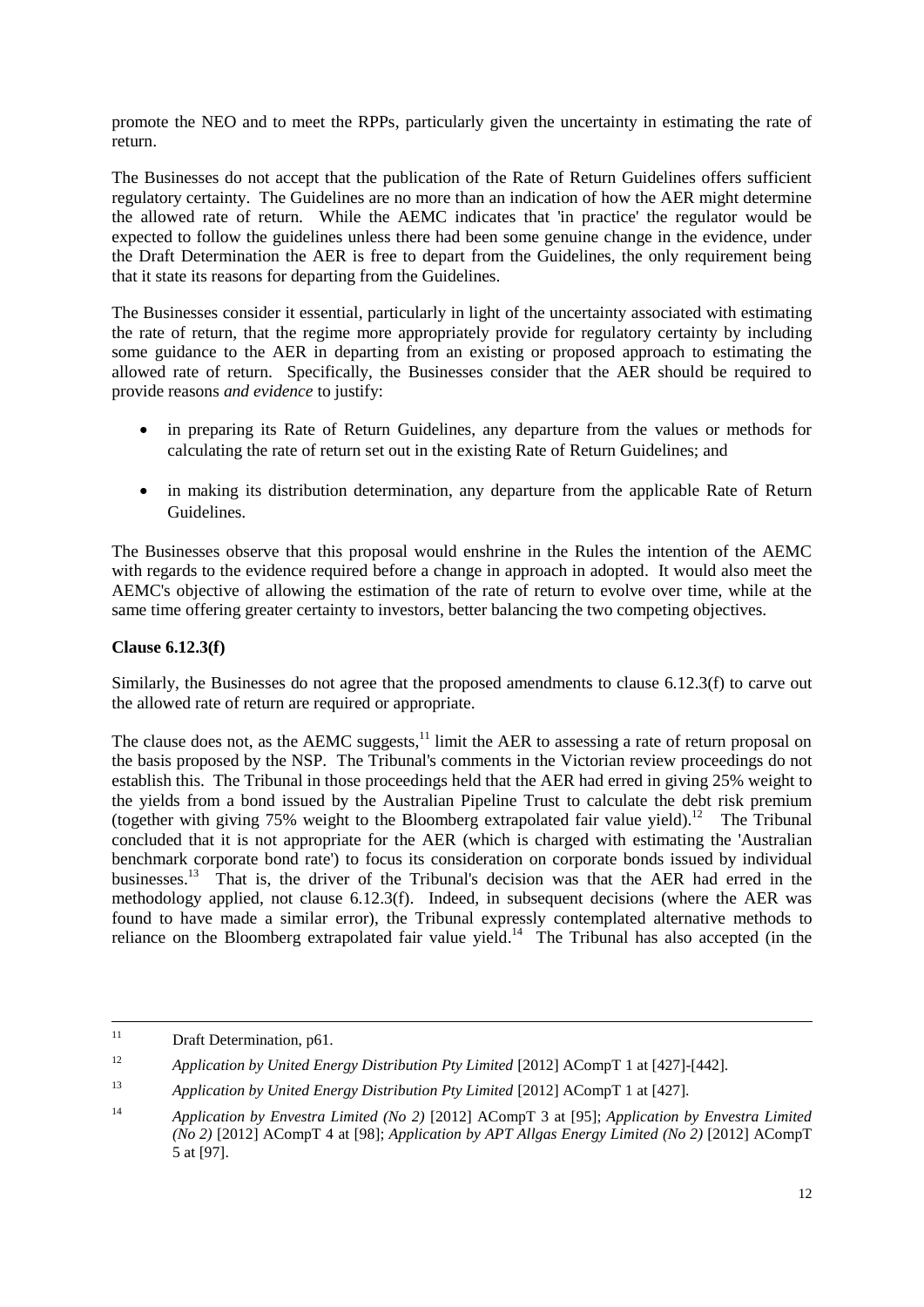context of expenditure forecasts), the AER has the power to adopt different methodologies where it has concluded that the proposed estimate does not meet the relevant criteria.<sup>15</sup>

If retained in its current form, clause 6.12.3(f) of the Rules would require the AER to consider what amendments to an NSP proposal are be required in order for the allowed rate of return to meet the allowed rate of return objective. Given the uncertainty associated with estimating the rate of return, and in light of the significant increase in flexibility proposed to be given to the AER, such a requirement would improve regulatory certainty and predictability and thereby promote the NEO and the RPPs.

# **Rate of Return Guidelines**

 $15$ 

In addition to the issues described above, the Businesses have three concerns with the proposed provisions regarding the Rate of Return Guidelines.

First, under the AEMC's Draft Determination, it is not clear which Rate of Return Guidelines are to apply to a distribution determination. Given the relatively high frequency with which Rate of Return Guidelines would be reviewed under the AEMC's draft rules (i.e. every three years), a new Rate of Return Guideline could be introduced during the review process.

NSPs should have some certainty as to which Rate of Return Guidelines will apply to the AER's assessment of their regulatory proposal and underpin the final determination. As regulatory proposals are prepared by NSPs on the basis of the framework and approach paper, the Businesses consider that the applicable Rate of Return Guidelines should be those Guidelines in force at the time the framework and approach paper is published. This would improve regulatory certainty and predictability and thereby better promote the NEO and the RPPs. To the extent evidence justifying a departure from those Guidelines arises subsequent to the framework and approach paper, on the Businesses' proposal, it would be straight forward for the AER to set out any reasons and evidence to justify the departure at the time of the distribution determination.

Second, the Businesses consider that the proposed period for consultation on Rate of Return Guidelines (30 business days) is too short. The complexity of the issues involved (particularly as the draft rules give the AER a high level of discretion) and the importance of the rate of return to ensuring efficient investment in the network mean that NSPs require longer to meaningfully respond to any proposed guidelines. For instance, NSPs would need to engage independent third party experts to consider the AER's proposed guidelines, to consider the guidelines internally and to prepare a submission to the AER on the basis of these considerations. The Businesses consider that the period of consultation on proposed Rate of Return Guidelines should be increased from 30 business days to 60 business days, both for the first Rate of Return Guidelines and for all Guidelines after that.

Third, the Businesses consider that the Rules should specify with greater precision what must be included in the Rate of Return Guidelines. On the draft rules, the AER would be required to set out:

- the methodologies that the AER proposes to use in estimating the allowed rate of return, including how those methodologies are proposed to result in the determination of a return on equity and a return on debt in a way that is consistent with the allowed rate of return objective; and
- the estimation methods, financial models, market data and other evidence the AER proposes to take into account in estimating the return on equity, the return on debt and the value of imputation credits.
	- <sup>15</sup> *Application by EnergyAustralia and Others* [2009] ACompT 8 at [253]-[256].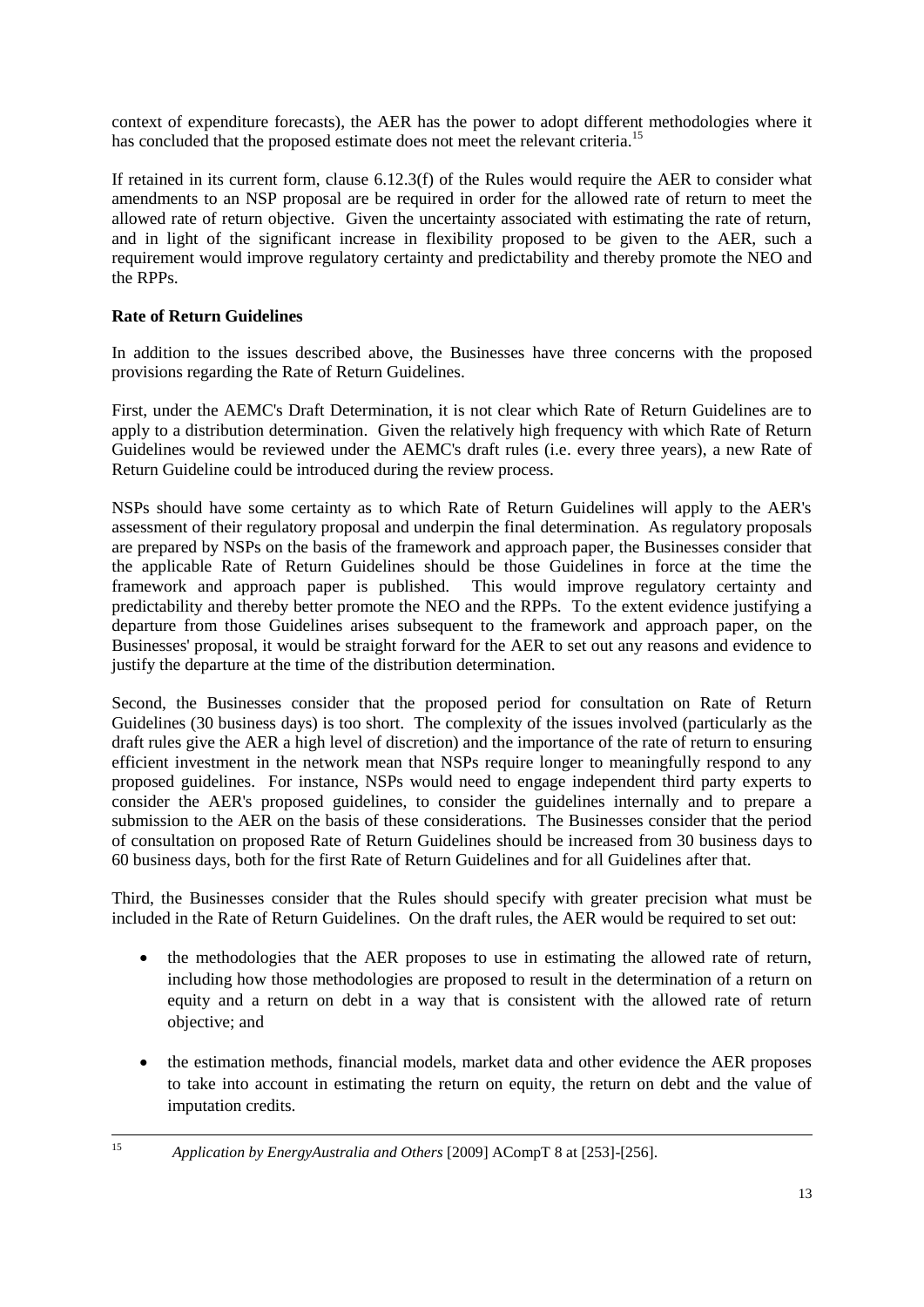Despite the AEMC's comments on how the provisions should operate,<sup>16</sup> it appears the AER could offer very little by way of insight into how it proposes to estimate the allowed rate of return and still satisfy these requirements. The Businesses consider that the AER should be required to set out in detail the way in which it proposes to estimate the allowed rate of return and include estimates of the return on equity, return on debt, gearing and value of imputation credits that would be applied if a determination was being made at the time the Rate of Return Guidelines are published (see also the further discussion below in respect of the return on debt). Unless such details are provided, the Rate of Return Guidelines would not offer the regulatory certainty required to promote the NEO and meet the RPPs.

#### **Summary - Rate of return**

The Businesses are extremely concerned that the AEMC is proposing to significantly increase the AER's discretion in estimating the rate of return and at the same time proposing to remove all evidentiary thresholds from the AER's decision making. Estimating a rate of return which promotes the NEO and meets the RPPs is inherently uncertain. Increasing regulatory discretion therefore creates a significant potential source of variability in regulatory determinations. The Businesses consider it essential that the final determination more appropriately balances the need for flexibility with the need for investor certainty. In particular, the Businesses consider the AER should be required to provide reasons *and evidence* in making changes to its 'Rate of Return Guidelines' and in departing from the applicable Rate of Return Guidelines at the determination stage. Similarly, the Businesses also consider that the AEMC should continue to apply clause 6.12.3(f) to the allowed rate of return. The clause would not prevent the AER from estimating a rate of return consistently with the AEMC's draft rules, but would promote regulatory certainty and predictability.

The Businesses consider that the draft 'allowed rate of return objective' creates the potential for unanticipated changes to regulatory practice and interpretation. The Businesses suggest that replacing the words 'must correspond to' with the words 'is to be commensurate with' would result in greater stability as it is consistent with the language in the National Gas Rules and the RPPs. In addition, the Businesses submit that changes are required to the draft rules on the development and application of the Rate of Return Guidelines to improve regulatory certainty and predictability and to allow meaningful consultation on rate of return issues.

# <span id="page-13-0"></span>**4. RETURN ON DEBT**

The AEMC has proposed to give regulators flexibility to determine the best approach to estimate the return on debt due to 'the difficulties in designing one unambiguously superior approach'.<sup>17</sup> The AEMC has proposed that the return on debt be estimated in a way that is consistent with the allowed rate of return objective and has proposed a range of criteria to which regard must be had in determining whether the return on debt is estimated in a way that is consistent with that objective (proposed clause 6.5.2(h))).

The Businesses understand the AEMC's desire to give the AER adequate flexibility in estimating the return on debt. However, as in the case of the overall rate of return provisions, the Businesses are concerned that the draft rules offer the AER almost complete flexibility without offering adequate regulatory certainty or predictability. In particular the draft rules:

offer little guidance to the AER and NSPs on the estimation of the return on debt; and

 $16$ Draft Determination, pp77, 91.

<sup>&</sup>lt;sup>17</sup> Draft Determination, p63. See also pp90-91.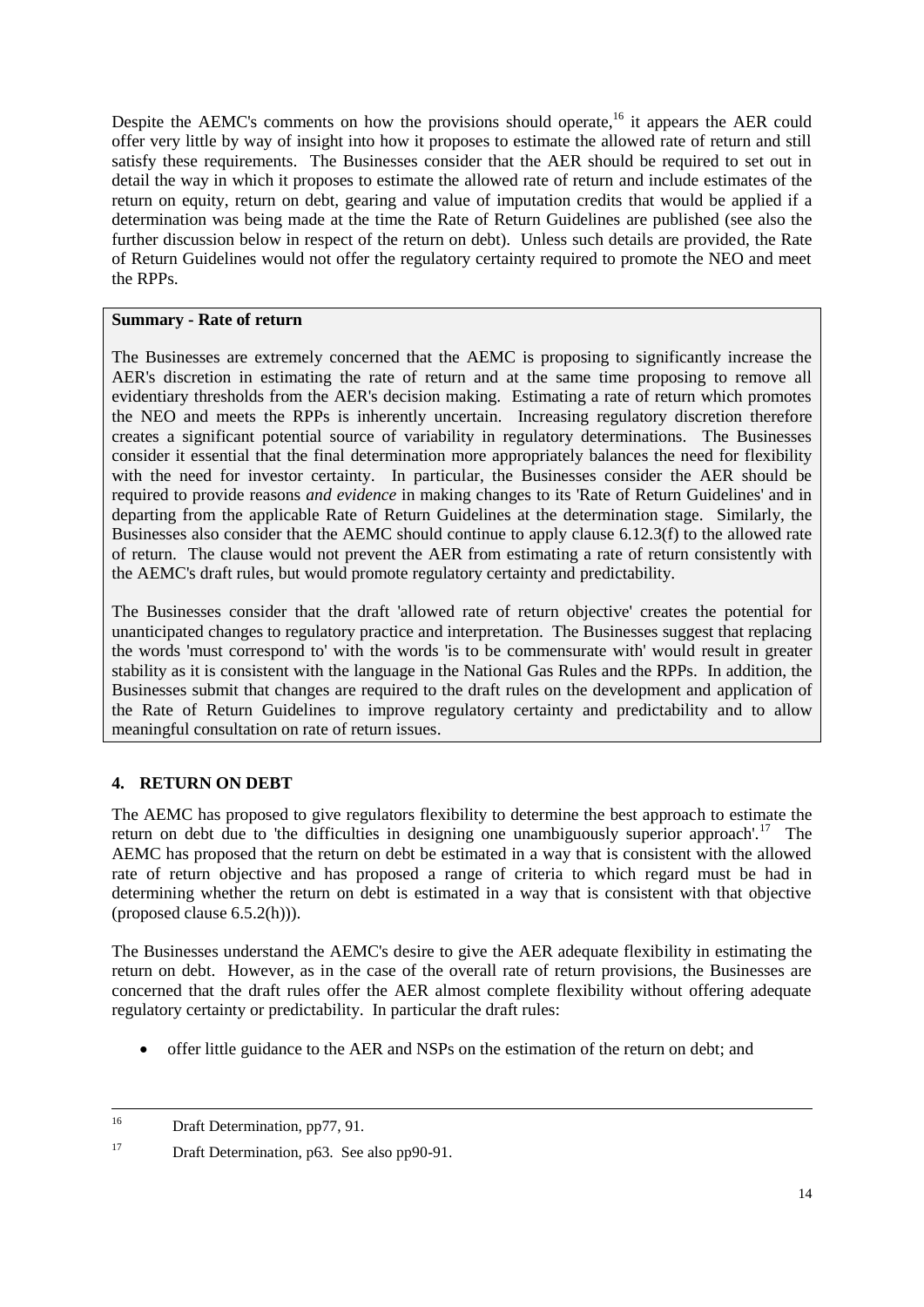do not address the significant risks associated with changing the return on debt methodology over time.

Each of these matters is addressed below.

### **Level of guidance provided for under the Rules**

As evidenced by NSPs' practices to date, the return on debt provisions have the potential to directly affect the longer-term financing decisions taken by NSPs. While the Businesses appreciate that some flexibility on the part of the regulator is desirable in the estimation of the return on debt, more guidance in the Rules than is currently contemplated by the AEMC is required to ensure financing decisions that are prudent and efficient in the longer term are not undermined.

The Businesses consider that it would improve regulatory certainty but not adversely compromise the flexibility of the regulator if the Rules set out the form of debt to be used in estimating the return on debt. These matters are not NSP-specific and are stable such that they can be determined by the AEMC in the Rules.

Specifically, the Rules should specify that the return on debt should be based on BBB+ 10-year Australian corporate bonds. The AER has consistently defined the benchmark bond in this way since it commenced regulation under the Rules and the Businesses maintain this is the form of debt the return on which would be consistent with the allowed rate of return objective and NEO. As per the Businesses' previous submissions,<sup>18</sup> in estimating the return on debt, the AER should have regard to a wide range of data, which may include BBB+ bonds with maturities of less than 10 years, floating rate bonds and bonds with ratings other than BBB+ with maturities close to 10 years.

As described above, the Businesses consider that the AER should be required to set out in detail the way in which it proposes to estimate the allowed rate of return in the Rate of Return Guidelines. In the context of the cost of debt, this would include setting out (if not specified in the Rules) the benchmark gearing, credit rating level and new issue maturity for debt costs, as well as estimates of the resulting return on debt that would be applied if a determination was being made at the time the Rate of Return Guidelines were published and the basis on which market evidence as to the debt risk premium for the specified credit rating and maturity will be gathered. Requiring the material to be included in the Rate of Return Guidelines would better promote the NEO as it would improve regulatory certainty and predictability. The AER would still have flexibility under the Businesses' proposal to depart from the applicable Rate of Return Guidelines at the distribution determination as the AER could do so if it provided reasons and evidence to justify the departure.

Finally, the criteria included in the draft rules could be improved. The AEMC has indicated that the factors to which the AER must have regard are intended to ensure there is transparency and accountability in the regulators' consideration of the approach to estimating the return on debt.<sup>19</sup>

The Businesses are concerned that the criteria set out in the draft rules offer no real guidance. For example, the 'likelihood of any significant differences between the costs of servicing debt of a benchmark efficient entity' appears to support a trailing average approach, whereas 'the incentive effects of inefficiently delaying or bringing forward capital expenditure' appears to support an approach based on opportunity cost or spot rate. Further the 'the impact on electricity consumers' factor is confusing. On the one hand, if it is intended to reflect the NEO, it is unnecessary. On the

<sup>18</sup> <sup>18</sup> *Joint response to AER and EURCC Rule Change Proposals (ERC0134 / ERC0135)*, 8 December 2012, p145; *Joint response to AEMC Directions Paper (ERC0134 / ERC0135)*, 13 April 2012, p22.

<sup>&</sup>lt;sup>19</sup> Draft Determination, pp73, 91.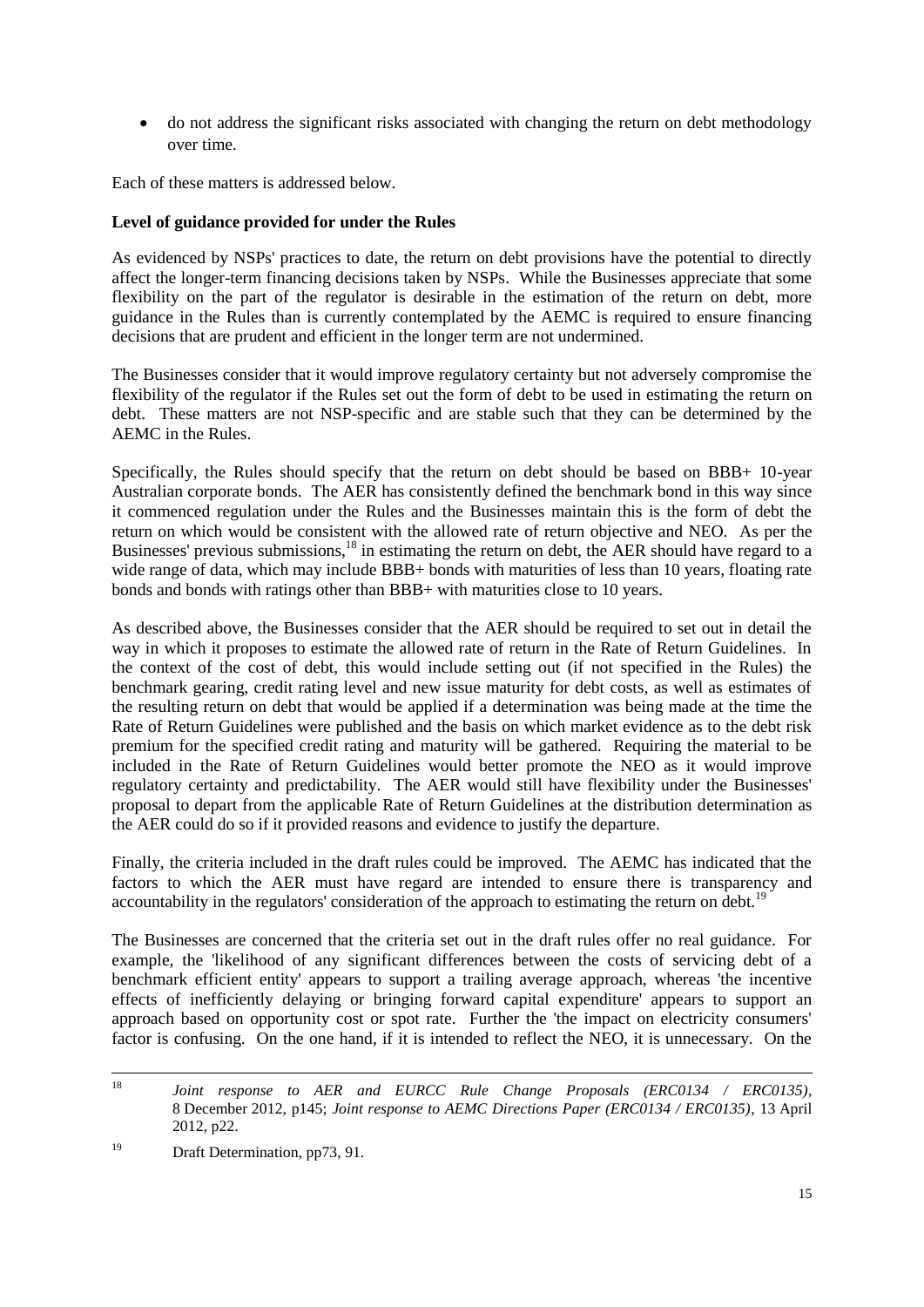other hand, if it is intended to introduce a concept that goes beyond the NEO, this may potentially result in greater emphasis on the short term price impact on consumers of return on debt decisions, contrary to the NEO (which is clear that it is the long term interests of consumers, including with respect to price, quality, safety, reliability and security of supply, that is important).

The Businesses consider that the key criteria for the estimation of the return on debt are as follows:

- the return on debt methodology should provide for recovery of an NSP's prudently incurred debt finance costs over the life of the relevant assets; and
- the return on debt should reflect the financing practices that would be adopted by a prudent operator in the circumstances of the NSP.

The Businesses submit that replacing the AEMC's draft criteria with these criteria would better promote the NEO.

#### **Managing changes to the methodology for estimating the return on debt**

As recognised by SFG Consulting, NSPs are likely to change their risk management positions in response to a change in the return on debt provisions and it may not be possible for NSPs to easily exit existing positions.<sup>20</sup> The result is that any change in methodology for estimating the return on debt could lead to an NSP gaining extra revenue or losing revenue as a result of unwinding its arrangements. Accordingly, SFG Consulting concluded that appropriate transitional arrangements must be put in place when changing the approach to estimating the return on debt.<sup>21</sup>

While the AEMC has proposed 'the impact of changing the methodology for estimating the return on debt across *regulatory control periods*' as one factor to which the AER must have regard in estimating the return on debt, the Businesses are not satisfied this will provide sufficient stability. Rather, the Businesses consider that greater transparency, certainty and predictability ought to be enshrined in the Rules.

Specifically, NSPs are best placed to propose a return on debt methodology that would give them the ability to closely match actual debt servicing costs to the regulatory allowance for the return on debt. As recognised by the AEMC, this is in the interests of consumers as it may reduce the required return on equity and might be expected to strengthen incentives for efficient capex.<sup>22</sup> The Businesses consider that the AER should be required to accept the return on debt methodology proposed by an NSP where it meets the relevant criteria (which the Businesses have proposed above). Where the AER does not accept the Businesses' proposed methodology, the Businesses consider that the AER should apply the methodology applied in the previous period. The Businesses note that if the AEMC adopts this or a similar position in the final determination, then amendments to clause 6.12.3(f) would be required.

#### **Summary - Return on debt**

As in the case of the overall rate of return provisions, the Businesses are concerned that the draft rules offer the AER almost complete flexibility without offering adequate regulatory certainty to promote

<sup>22</sup> Draft Determination, p74. See also SFG Consulting, *Rule change proposals relating to the debt component of the regulated rate of return, Report for AEMC*, 21 August 2012, pp6-7.

<sup>20</sup> <sup>20</sup> SFG Consulting, *Rule change proposals relating to the debt component of the regulated rate of return, Report for AEMC*, 21 August 2012, p19.

<sup>21</sup> SFG Consulting, *Rule change proposals relating to the debt component of the regulated rate of return, Report for AEMC*, 21 August 2012, p7.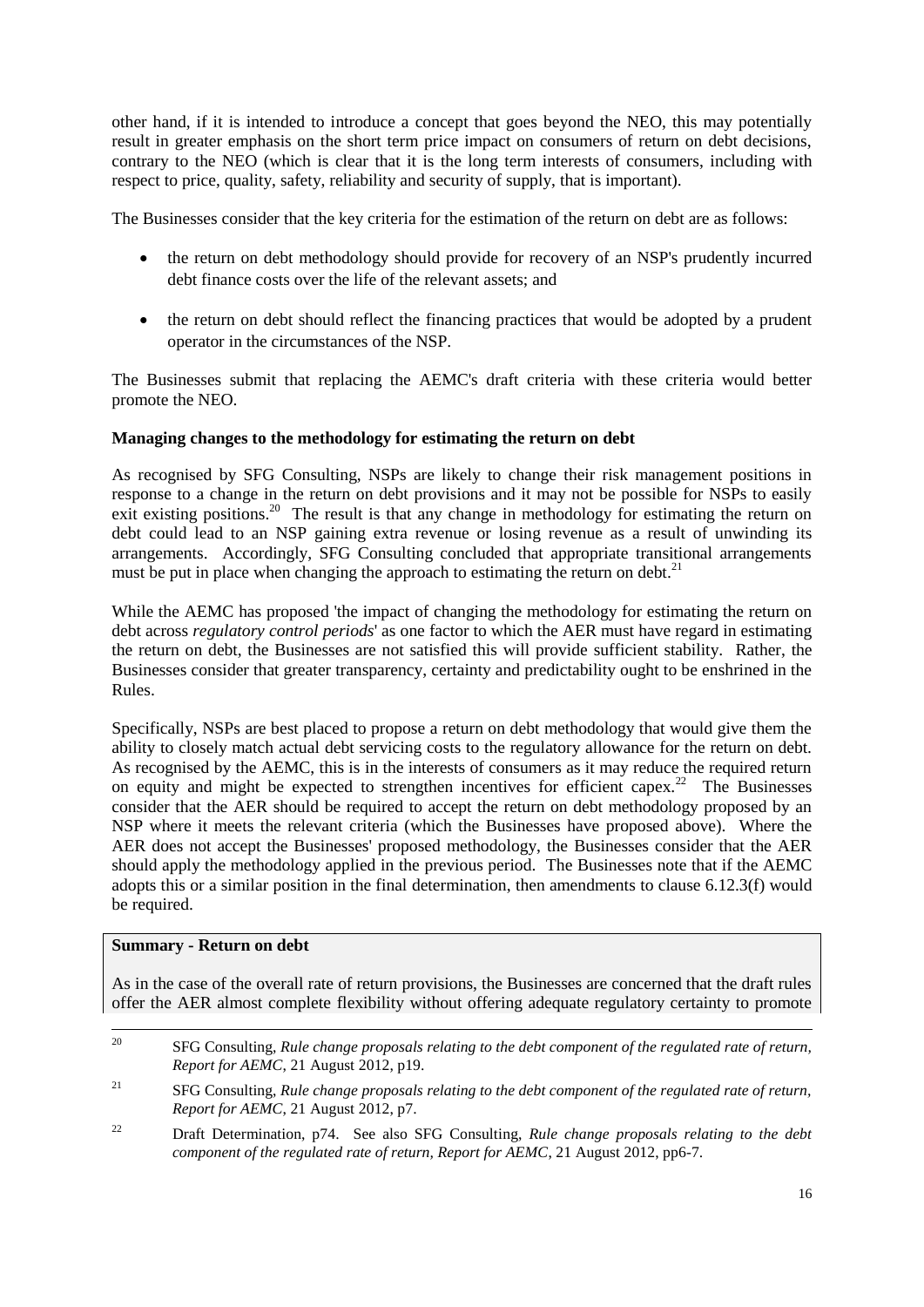efficient investment. As NSPs develop their risk management practices based on the return on debt methodology provided for in the regulatory framework, any change to the methodology for estimating the return on debt could lead to NSPs gaining extra revenue or losing revenue as it unwinds its existing financing arrangements. Given this, there should be a higher level of prescription in the Rules than is currently contemplated by the AEMC. The Rules should set out the form of debt (BBB+ 10-year Australian corporate bonds) and should include more directly relevant criteria against which to assess the proposed methodology. In addition, as noted above the Rules should require the AER to include more detail in its Rate of Return Guidelines.

To avoid the risks associated with changes to the return on debt methodology, the Businesses consider that the AER should be required to accept an NSP's proposed methodology where it meets the relevant criteria, and if the AER does not accept the proposed methodology, it should be required to adopt the methodology previously adopted for that NSP.

# <span id="page-16-0"></span>**5. CAPEX AND OPEX ALLOWANCES**

#### **Expenditure forecasting methodology**

The Businesses support the proposed requirements for the AER to:

- establish periodically a 'standard expenditure forecasting methodology' (proposed clause 6.4.5); and
- set out in the framework and approach paper the methodology that is to be used for the preparation of expenditure forecasts in the regulatory proposal (which may be the standard expenditure forecasting methodology or some other methodology) (proposed clause  $6.8.1(2)$ (viii)).

Under the current Rules, there is little engagement on issues of forecasting methodology until a draft determination is published. The proposed rules would encourage issues around forecasting methodologies to be resolved sooner rather than later in the regulatory review process, which the Businesses agree would benefit all participants in the process. However, the Businesses:

- continue to believe that it is fundamental to the operation of the regulatory approach set out in the Rules that NSPs continue to retain the primary responsibility for the development of expenditure forecasts, including the methodology adopted; and
- the AER should finally determine the basis on which it will prepare substitute forecasts (where it does not propose to prepare a substitute forecast based on the methodology proposed by the NSP) at the framework and approach paper stage.

The Businesses consider that where the AER rejects an NSP's forecasting methodology, the forecasting methodology applied by the AER to determine the substitute expenditure in the final determination should be either:

- the methodology put forward by the NSP in its current regulatory proposal; or
- the methodology outlined by the AER in its framework and approach paper.

Such an approach: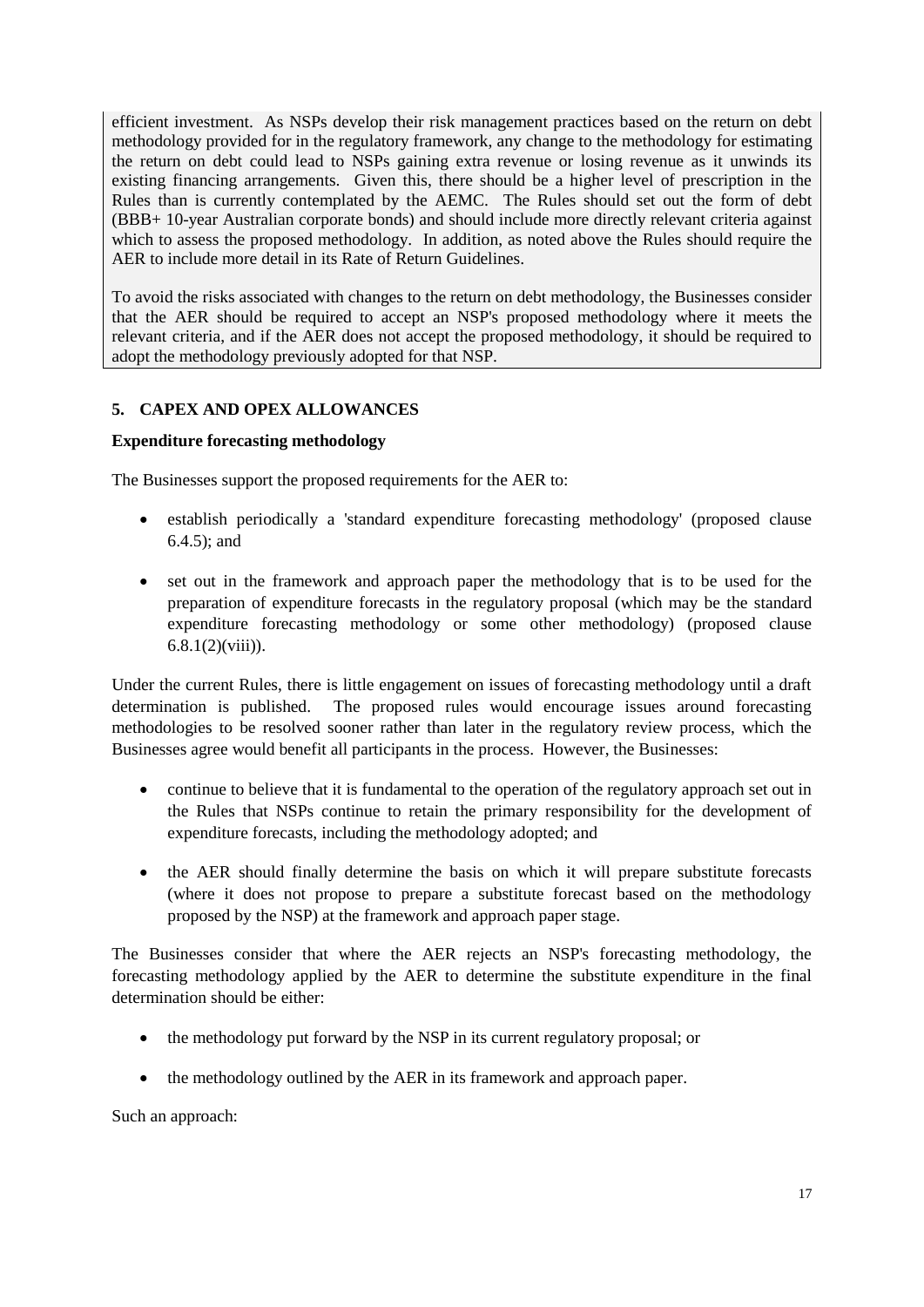- recognises that the concept of a 'standard forecasting methodology' is not applicable in all circumstances and the individual circumstances at the time of each determination will require specific consideration;
- would ensure high levels of engagement in respect of the expenditure forecasting methodology at the framework and approach paper stage, thereby maximising efficiency of the review process; and
- would provide regulatory certainty in respect of the proposed approach to be adopted by the AER.

The Businesses understand the AEMC's intention is that Businesses should be free to submit forecasts based on methodologies other than those outlined in the framework and approach paper (provided forecasts using the methodology outlined in the framework and approach paper are also submitted). The Businesses are concerned this intention is not sufficiently clear on the face of the current draft rules and submit the draft rules should be clarified in this regard.

# **Benchmarking**

The Businesses have no objections to the AEMC's proposal to provide for the preparation of annual benchmarking reports.

However, the Businesses are deeply concerned that the AEMC is proposing to remove all guidance for the AER in undertaking benchmarking for the purposes of its determination. The Businesses consider it would be useful if some, albeit high level, guidance were provided to the AER. For example, the AER should be required to have regard to 'the benchmark [capex/opex] that would be incurred by an efficient *Distribution Network Service Provider* over the relevant *regulatory control period*, **having regard to the relevant circumstances of the** *Distribution Network Service Provider'*  (suggested additions to proposed clauses 6.5.6 and 6.5.7 in bold).

The AEMC considers that there appears to be little doubt about how the AER should undertake a benchmarking exercise, including the circumstances that should be taken into account. However, the AER is not immune to errors in this regard. For example, in considering the AER's distribution determinations for 2011-15 regarding CitiPower and Powercor Australia, the Australian Competition Tribunal found on review that the AER's benchmarking of CitiPower's and Powercor Australia's proposed unit rates for vegetation management opex was erroneous because it failed to pay proper regard to differences between the networks and differences between the way in which the businesses were going about achieving compliance with the relevant regulations.<sup>23</sup> This error on the part of the AER, shown in Table 1 below, resulted in opex significantly lower than the amount the AER deemed prudent and efficient upon undertaking benchmarking after the Tribunal's decision.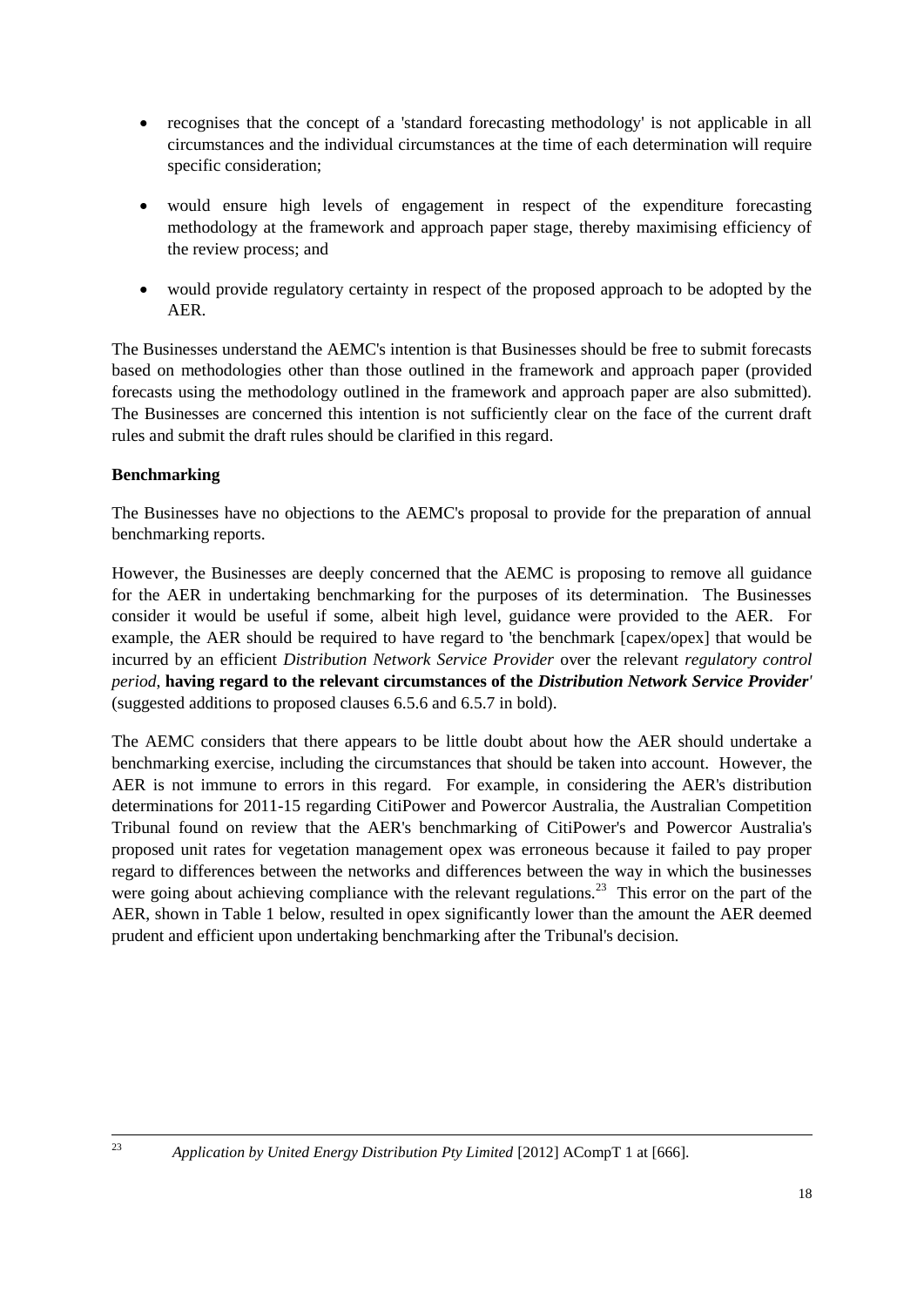|                                                                               | <b>CitiPower</b> | <b>Powercor Australia</b> |
|-------------------------------------------------------------------------------|------------------|---------------------------|
| <b>AER</b> final determination<br>(October 2010)                              | 9,127            | 56,425                    |
| <b>AER</b> final determination after<br>correction for error<br>(August 2012) | 16,460           | 72,810                    |
| <b>Difference</b>                                                             | 7,333            | 16,385                    |

**Table 1 Comparison of opex step change allowances for vegetation management (\$000, real 2010)**

This example demonstrates that a failure to have regard to relevant circumstances in conducting a benchmarking exercise can have significant consequences for revenue allowances. The additional wording proposed for inclusion in relation to benchmarking would not be an 'inappropriate constraint' on benchmarking, rather, it would remind the AER to have regard to those of the DNSP's circumstances that are relevant to any benchmarking exercise, thereby ensuring DNSPs are provided with an opportunity to recover efficient costs consistent with the NEO and the RPPs.

#### **Capex and opex factors**

The AEMC has proposed to expressly include as one of the capex and opex factors (to which regard must be had in determining whether the capex and opex criteria are met):

any other factor the *AER* considers relevant and which the *AER* has notified the *Distribution Network Service Provider* in writing, prior to the submission of its *regulatory proposal* under clause 6.8.2, is [a capex or opex factor],

(proposed clauses 6.5.6 and 6.5.7).

Rather than occurring independently of the regulatory review process (and potentially in a piecemeal fashion), the Businesses consider that the AER should be required to identify any additional capex or opex factors in its framework and approach paper. Such a requirement has the following advantages:

- The process would be integrated into the existing regulatory review process, improving administrative certainty and simplicity.
- Parties other than the NSP to which the determination applies will be aware of the capex and opex factors that the AER is proposing to take into account. On the current drafting, only the relevant NSP need be advised by the AER.
- The framework and approach paper process would ensure appropriate consultation on any AER proposed capex and opex factor. On the current drafting, there is no scope for consultation on proposed new factors to which the AER proposes to have regard in considering capex and opex forecasts.

#### **Clause 6.12.3(f)**

The Businesses consider that AEMC should retain the requirement (in clause 6.12.3(f)) that if the AER refuses to approve a total opex or capex forecast, it should be required to determine a substitute amount on the basis of the current regulatory proposal and amend that value only to the extent necessary to enable it to be approved in accordance with the Rules. This is consistent with a recognition that an NSP's proposal will include the most detailed and relevant evidence for the purposes of considering proposed capex and opex.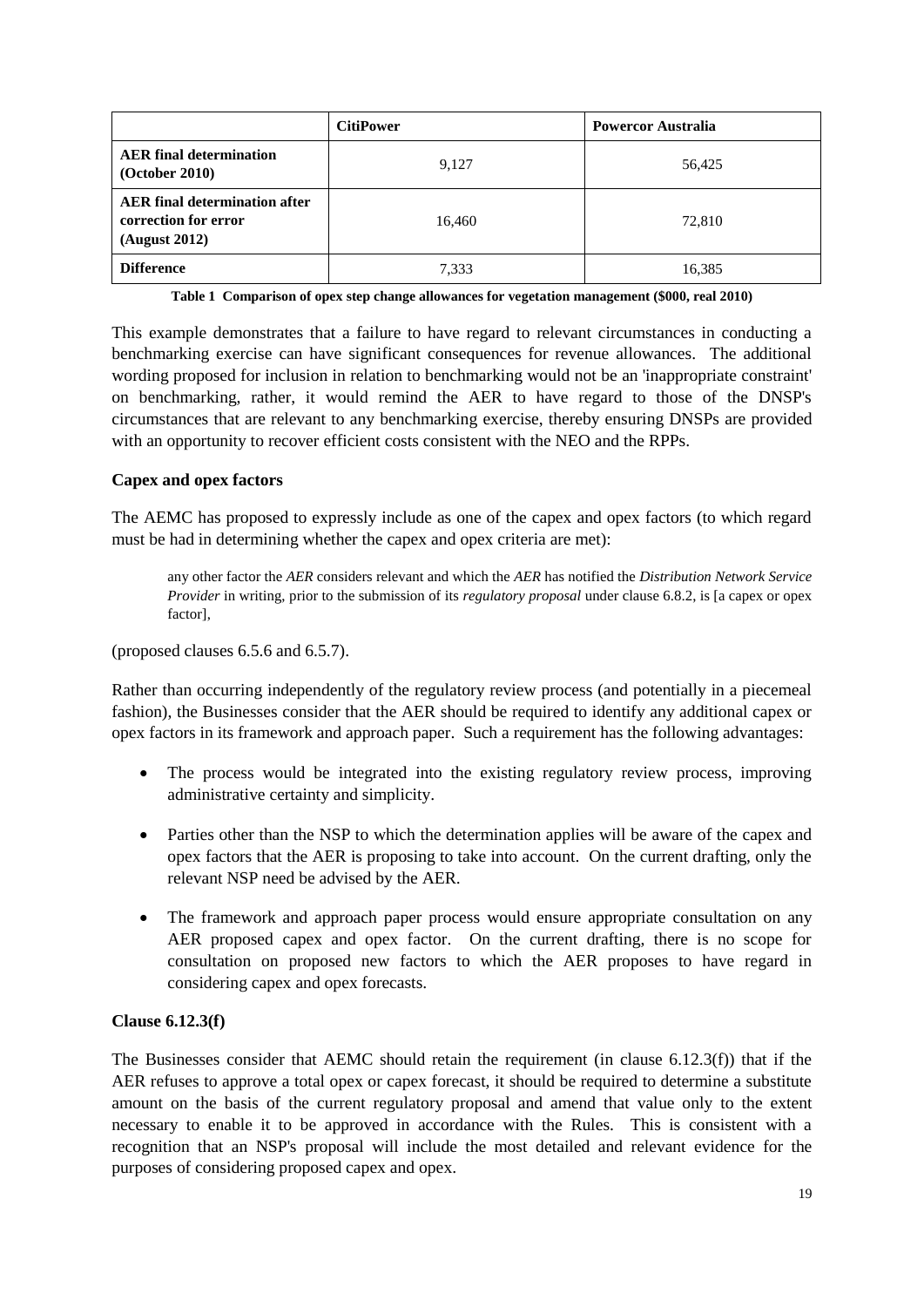#### **Summary - Capex and opex allowances**

The Businesses support the general intent of the proposed rules regarding the standard expenditure forecasting methodology. However, the Businesses believe it is fundamental to the operation of the regulatory approach set out in the Rules that NSPs retain the primary responsibility for the development of forecasts, including the methodology adopted, and consider that the AER should finally determine the basis on which it will prepare substitute forecasts at the framework and approach paper stage.

The Businesses also have no objections to the AEMC's proposal to provide for the preparation of annual benchmarking reports. However, the Businesses are deeply concerned that the AEMC is proposing to remove all guidance for the AER in undertaking benchmarking as part of its regulatory determination. Errors in benchmarking can have significant implications for revenue allowances and the Businesses consider that the AER should expressly be required to have regard to the relevant circumstances of the DNSP.

The Businesses consider that the AER should be required to identify any additional capex and opex factors at the framework and approach stage. Integrating this step into the review process (rather than requiring only that the AER advise the NSP in writing prior to the regulatory proposal being submitted) would mean that parties other than the NSP to which the determination applies would be aware of the additional factors that the AER is proposing to take into account and would ensure appropriate consultation on any proposed new factors.

The Businesses consider that AEMC should retain the requirement that if the AER refuses to approve a total opex or capex forecast, it should be required to determine a substitute amount on the basis of the current regulatory proposal and amend that value only to the extent necessary to enable it to be approved in accordance with the Rules. This is consistent with a recognition that an NSP's proposal will include the most detailed and relevant evidence for the purposes of considering proposed capex and opex.

# <span id="page-19-0"></span>**6. CAPEX INCENTIVES**

While the Businesses are in favour of strengthening capex incentives generally, the Businesses are alarmed at the proposed amendments to the capex incentives regime. In particular, as previously recognised by the AEMC, the power to remove actual capex incurred from the RAB in establishing the opening RAB in a regulatory determination creates a disincentive to efficient and prudent capex. The Businesses consider that a well-designed capex efficiency benefit sharing scheme is a far less intrusive and less costly means of addressing the issue of ensuring efficiency of capex and would better promote the NEO and be consistent with the RPPs.

In the event the AEMC gives the AER power to conduct ex post reviews of capex, the Businesses consider that it should be made clear in the Rules that an ex post review of capex can be conducted by the AER only in the event the 'overspending requirement' is satisfied. The costs (both to NSPs and the AER) associated with a review of the efficiency of capex would far outweigh any conceivable benefit in circumstances where there is no overspend. Further, the Businesses consider that any power to conduct an ex post review of capex should only arise where the relevant Rules were in force for the entirety of the period over which the review is to be conducted.

The Businesses also have concerns with the criteria proposed to govern the development of a capex efficiency incentive scheme. The Businesses consider that the criteria for the development of a capex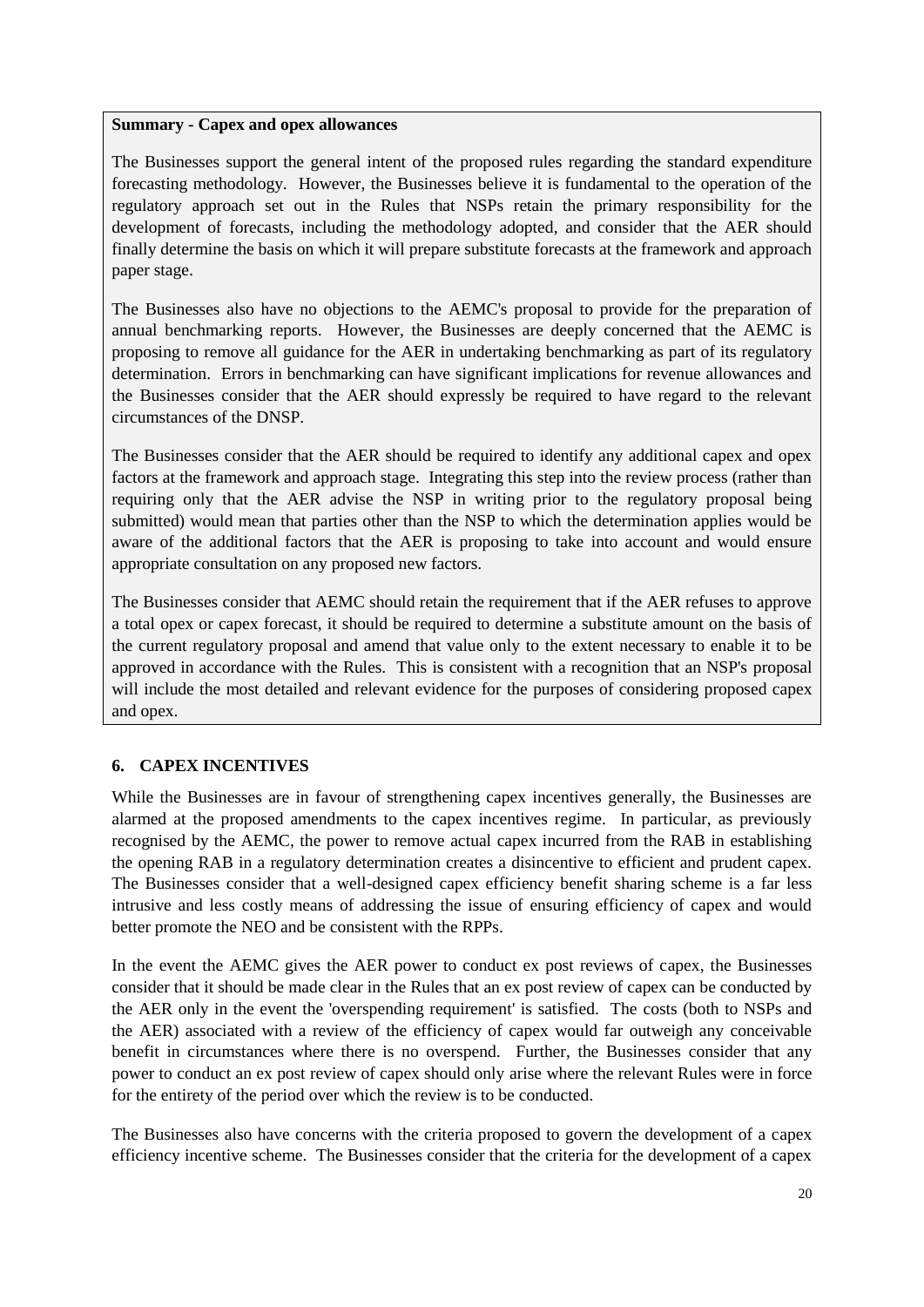efficiency benefit sharing scheme as outlined in the joint expert report for the ENA would better promote the NEO.

Finally, the Businesses consider changes are required to the proposed regime to improve regulatory certainty and thus ensure that NSPs are not deterred from undertaking efficient and prudent capex. In particular, the regime to be applied should be known by NSPs at the time the relevant expenditure is incurred or the relevant arrangements are entered into. The AER should also be required to make a final decision regarding the application of the Capital Expenditure Incentive Guidelines for future matters (i.e. the decision to apply depreciation based on actual or forecast capex and the form of any ex ante capex incentive regime) at the framework and approach paper stage.

The above matters are discussed in more detail below.

#### **Power to remove capex from the RAB**

In its 2006 determination, the AEMC did not provide for an ex post review of capex because: $24$ 

- it undermines the incentive properties of the ex ante cap and contributes to investment uncertainty (thereby creating a risk that NSPs may be deterred from incurring capex required to maintain the safety and security of their networks); and
- is, by its very nature, an intrusive form of regulation.

The AEMC's proposal to give the AER power to remove actual capex incurred from the RAB is thus a fundamental shift away from the regime initially established by the AEMC. The Businesses are surprised that the AEMC has concluded that the extreme response of an ex post review of capex is required to deter inefficient capex in circumstances where:

- it has concluded that nothing in the current regulatory framework provides NSPs with an incentive to overspend their allowances; $^{25}$  and
- the AER has not yet sought to strengthen capex efficiency incentives through the use of its existing powers to introduce an ex ante incentive scheme.

The AEMC has justified the change on the following grounds:<sup>26</sup>

- The risk of an inability to recover for inefficient capex provides an incentive for NSPs to avoid inefficient capex. Ex ante incentives, while effective, do not ensure that NSPs never undertake inefficient capex.
- It should assist the AER in determining an appropriate ex ante allowance by allowing it to better understand how efficient an NSP has been in the previous period, what projects it has undertaken and will improve the AER's understanding of overspends.

The Businesses support the AEMC's original findings. First, the risk of an inability to recover capex provides an incentive to avoid not only inefficient but potentially efficient capex. By introducing the

 $24$ <sup>24</sup> AEMC in its *Rule Determination, National Electricity Amendment (Economic Regulation of Transmissions Services) Rule 2006 No. 18*, 16 November 2006, pp97-100.

<sup>&</sup>lt;sup>25</sup> Draft Determination, pp122-123.

<sup>&</sup>lt;sup>26</sup> Draft Determination, pp136-137.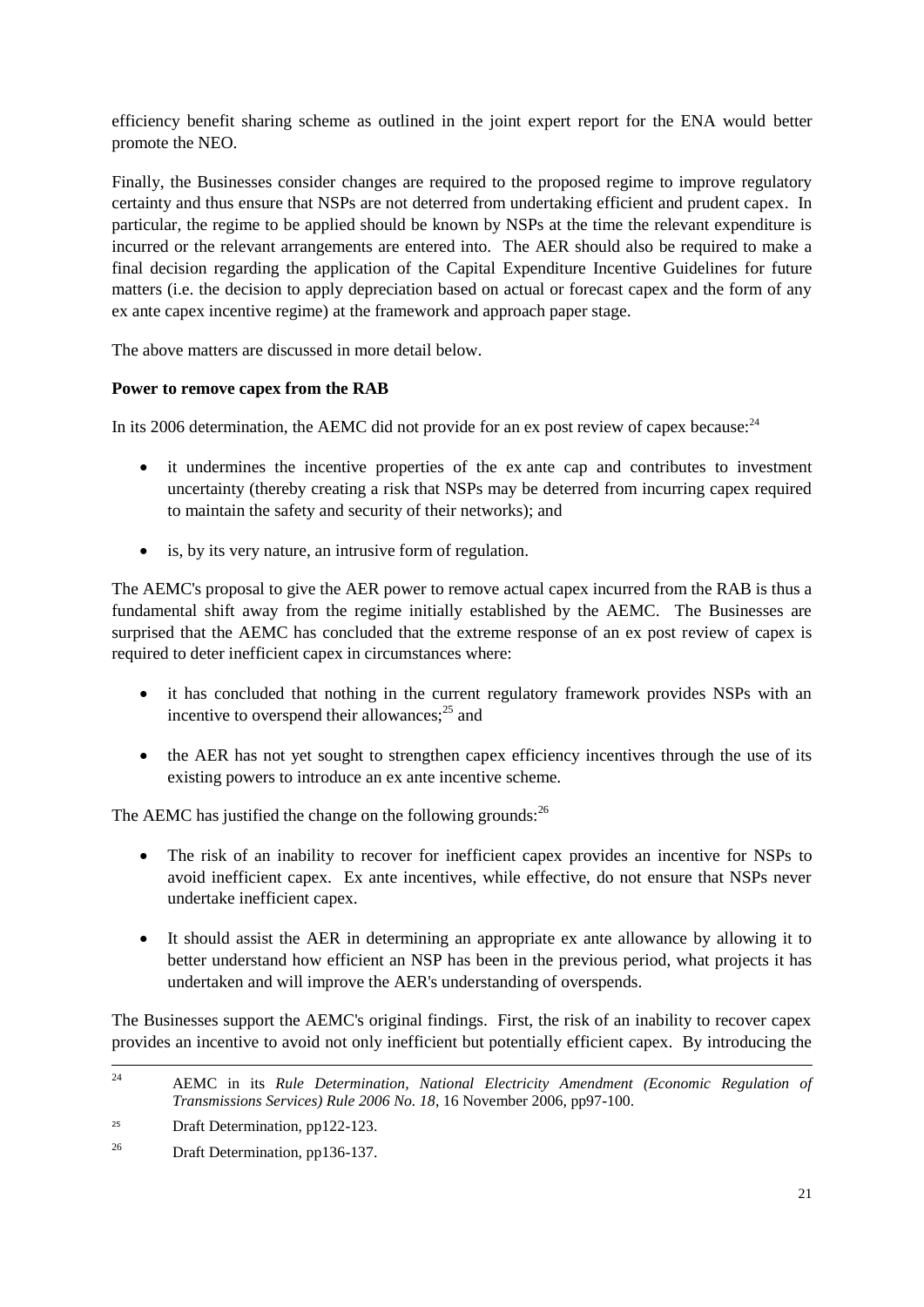opportunity for the AER to exercise discretion to reduce the RAB in certain circumstances, the AEMC's proposed changes weaken the certainty associated with expenditure recovery, with a corresponding increase in the potential for inefficient deferral of capex. Contrary to the AEMC's suggestion that a well-run NSP should have nothing to fear from an ex post review of capex, it is clear that any time the AER exercises discretion, there is a risk of regulatory error and thus regulatory uncertainty. While the Businesses agree that limiting the amount that can be removed from the RAB to an amount equal to any overspend goes some way to giving Businesses certainty, there will be cases where efficient expenditure is required over and above the allowance and in these cases an incentive not to incur that expenditure will remain.

Second, an ex post review of capex is a very intrusive form of regulation. The AER would secondguess DNSPs' decisions as to the most prudent and efficient course, with significantly adverse consequences for the DNSP if the AER disagrees. This is contrary to the theory underpinning CPI-X regulation, which is that regulated businesses are best placed to determine how best to manage their networks. As described further below, while the Businesses accept that the incentives in respect of capex are weak under the current regime, they can be strengthened through the use of ex ante incentives, which to date have not been tested by the AER.

Contrary to the AEMC's findings, the Businesses observe that the power to remove capex from the RAB does not, in and of itself, assist the AER to determine an appropriate ex ante allowance going forward. Unlike in the case of opex, historic capex (with the exception of customer connections capex) is unlikely to be indicative of required capex going forward. For instance, growth in peak demand and the ageing of the asset base will often result in changing capex requirements over time. A forward looking assessment is a more reliable indicator of capex required going forward.

In addition to the above, the Businesses observe that an ex post review of capex would involve considerable time and effort on the part of the AER and the DNSPs, which would not be in the long interests of electricity consumers. Where the AER has not yet sought to develop an ex ante regime to strengthen the efficiency incentives, the Businesses do not consider this additional (and not insignificant) cost and effort is justified. In the event the AEMC provides for an ex post review in the Rules, the provisions should be clarified to ensure that the AER can conduct an ex post review of capex only where the 'overspending requirement' is satisfied. The Businesses are concerned that the AER will not limit itself to reviews where there is overspend with the result that unnecessary time and cost will be incurred in responding to AER information requests as to the efficiency and prudency of expenditure even where there is no basis for removing that expenditure from the RAB. For the reasons outlined, there is no corresponding benefit to consumers associated with the additional work required in the event of such a review.

Consistent with this, the Businesses submit that the AER ought only be required to include a statement with supporting reasons as to the extent to which the roll forward of the RAB contributes to the capex incentive objectives where it conducts an ex post review (contrary to proposed clause 6.12.2(b)). For the reasons outlined a requirement in the Rules that all capex incurred be rolled into the RAB in and of itself promotes the NEO and is consistent with the RPPs as it ensures incentives to incur efficient capex are maintained. On the current drafting, the role of the AER in ensuring the 'capital expenditure incentive objective' is met only arises in the event the 'overspending requirement' is met and the AER conducts an ex post review of capex incurred. Accordingly, the AER should be required only to prepare a statement on the RAB in those circumstances.

Further, if the power to conduct an ex post review of capex is introduced, in the interests of maintaining investor confidence in the stability of regulation under the Rules, the Businesses submit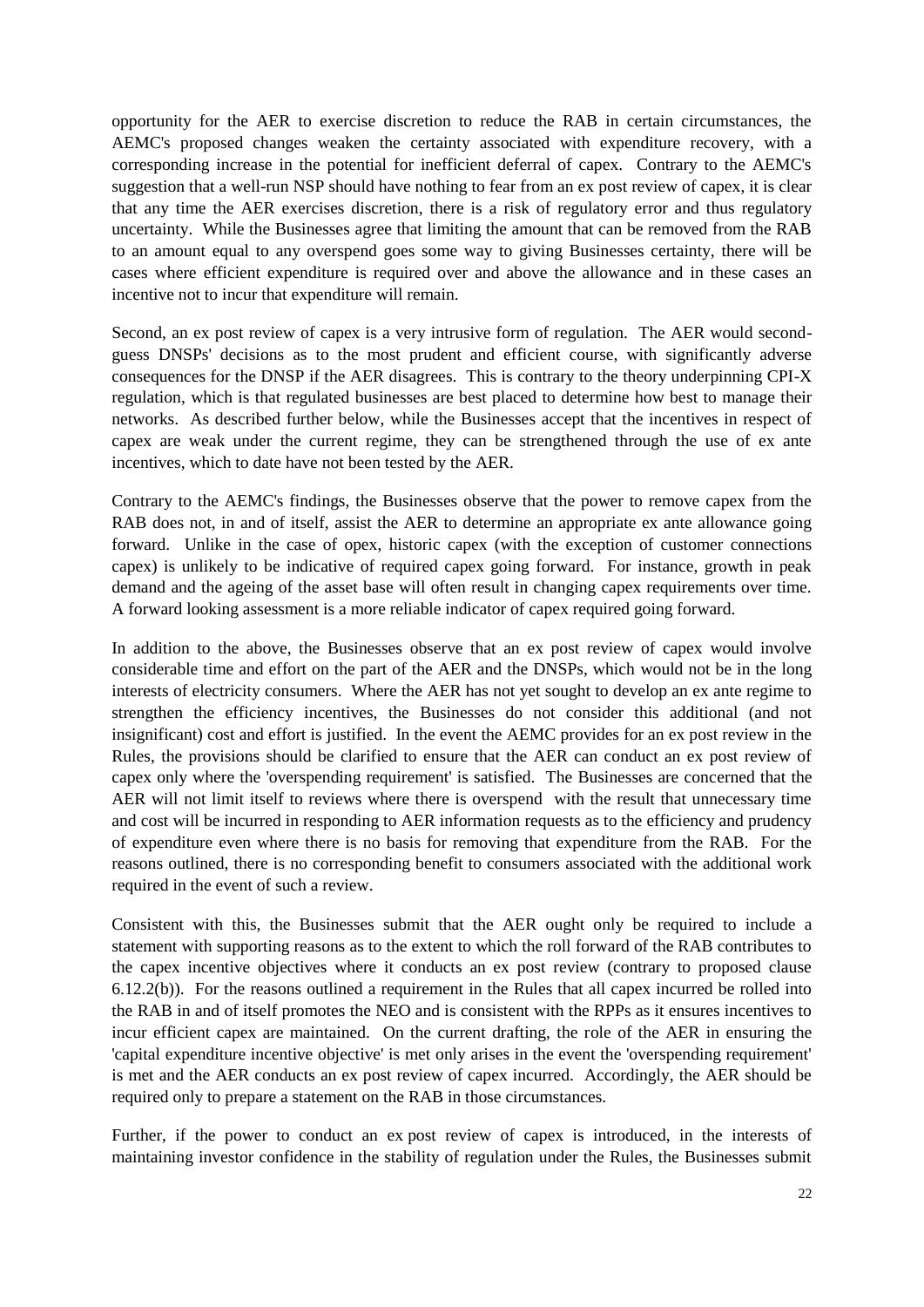that the power to remove capex incurred from the RAB (for any reason) should only exist where the relevant Rules were in place over the entirety of the period over which the review is being conducted. Not only would this be consistent with good regulatory practice, it would be consistent with the National Electricity Law, which states that an amendment of a provision of the Rules does not affect the previous operation of the provision or affect a right, privilege or liability acquired, accrued or incurred under the provision.<sup>27</sup> To give effect to this, the AEMC could amend proposed clause S6.2.2A(b) as follows: 'The *AER* may only make a determination under paragraph (a) if **this clause S6.2.2A was in force over the entire review period** and any of the following requirements **are** satisfied...' (suggested amendments to proposed clause S6.2.2A(b) in bold).

In light of the above, and for the reasons outlined in the Businesses previous submissions,  $^{28}$  retaining the existing capex incentive options for the AER (including a capex incentive scheme) would better promote the NEO and the RPPs.

# **Criteria for the capex incentive scheme**

The AEMC has proposed 'capital expenditure sharing scheme principles' that the AER must take into account in developing a capex incentive scheme.

The Businesses support the criteria for the development of a capex efficiency benefit sharing scheme as outlined in the joint expert report for the ENA *Capital and Operating Expenditure - Response to the AEMC Directions Paper*, 16 April 2012 (Attachment C to the ENA's submission).<sup>29</sup> Most notably, the criteria developed by NERA Economic Consulting (**NERA**) and PricewaterhouseCoopers (**PwC**) include the following (absent from the AEMC's proposed criteria):

- a requirement that the method provide a continuous incentive, defined as an incentive that is equal in each year; and
- a requirement that rewards for improvements and penalties or a decline in efficiency, where improvement or decline of equal size (in absolute terms) would accrue the same reward or penalty (in absolute terms).

Regarding the need for a continuous incentive, the AEMC itself maintains that in most cases a continuous incentive is preferable to a declining incentive. While the AEMC indicates '[a] principle of this nature could discourage some schemes which are appropriate',<sup>30</sup> the Businesses cannot foresee any circumstances in which this could be the case.

As noted by NERA and PwC, it is only where a scheme provides for a continuous incentive and is symmetric scheme (in the sense of the same reward/penalty in absolute terms for the same improvement/decline in absolute terms), can it ensure that:

 the incentive to make efficiency gains is the same in all years of a regulatory control period; and

<sup>27</sup> Section 33(1) of Schedule 2 to the National Electricity Law. Schedule 2 applies equally to the Rules by reason of section 3 of the Law.

<sup>28</sup> See, for example, the Businesses' *Joint response to the AEMC Directions Paper (ERC0134 / ERC0135)*, 13 April 2012, pp26-28.

<sup>&</sup>lt;sup>29</sup> See pp30-38.

<sup>30</sup> Draft Determination, p131.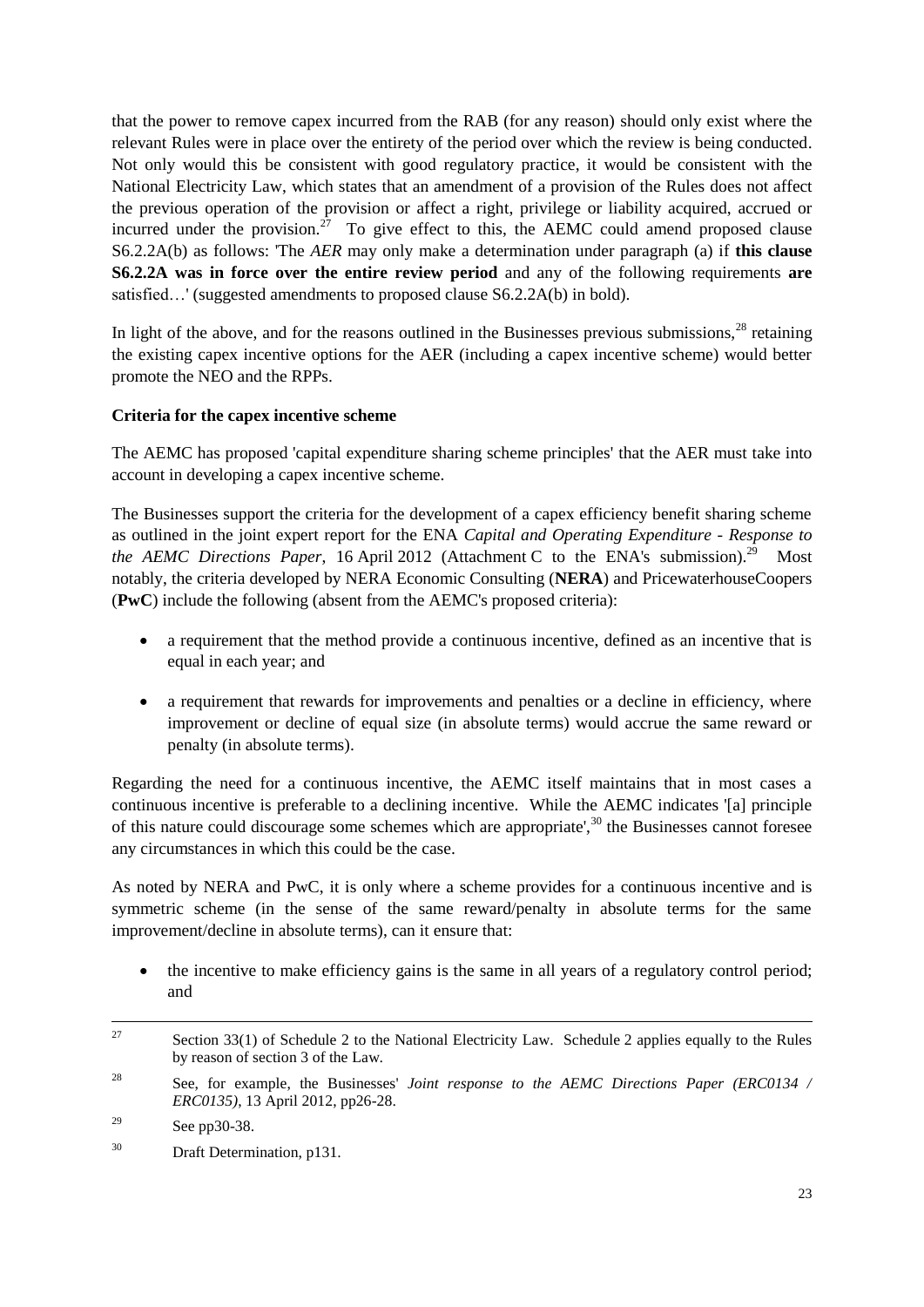• the NSP faces the same incentives to make efficiency gains, irrespective of whether it is expected to spend more or less than the ex ante forecasts,

and thereby deliver the most robust and consistent incentives for NSPs with respect to capex efficiency. The Businesses therefore maintain that these principles are key to ensuring that an ex ante capex efficiency incentive scheme achieves the objective of ensuring efficient capex.

The Businesses are particularly concerned about the potential for an asymmetric efficiency scheme given the AEMC's 'clarification' as to the powers of the AER in substituting capex and opex forecasts. If the AER is freed from its perceived constraints in the setting of substitute forecasts, there may be additional risk of the AER reducing capex forecasts below prudent and efficient levels. If the capex sharing scheme applies to capex incurred relative to allowances, NSPs overspending those allowances could be penalised for regulatory error on the part of the AER in setting substitute forecasts. While the 'capital expenditure sharing scheme principles' provide that penalties should not be imposed on DNSPs that undertake capex in an efficient manner (proposed clause 6.5.8A), the AEMC has expressly stated that it intends only that the regulator have regard to such principles, that is, the AEMC 'does not intend that the regulator's approach to capex incentives must be done in a way that necessarily achieves the principles'.<sup>31</sup> Additional certainty needs to be offered to DNSPs that they will not be penalised for undertaking efficient capex.

# **Capital Expenditure Incentive Guidelines**

If the AEMC gives the AER near complete flexibility to determine the capex incentives as it is proposing to do, the Businesses consider the following amendments are necessary to improve regulatory certainty and thus better promote the NEO and the RPPs.

The Businesses consider that the basis on which the AER will assess and reduce any actual capex incurred (for any reason) should be known to NSPs at the time the relevant expenditure is incurred or the arrangements for the relevant expenditure are entered into. Such a requirement is fundamental to an effective incentive regime. In the absence of certainty as to the applicable regime, efficient capex may be further deterred. Even if the Businesses' submission that the ex post review of capex should only occur if the relevant provisions are in force at the time the capex is incurred is accepted, this would not be the case on the current drafting because:

- it appears the AER would apply the Capital Expenditure Incentive Guidelines that are in force at the time of the distribution determination in determining any reduction in the value of the RAB (which Guidelines may not be in force at the time the DNSP is incurring the expenditure or entering into the relevant arrangements); and
- the proposed requirements as to what must be included in the Capital Expenditure Incentive Guidelines would not require sufficient detail.

The Businesses submit that the AER should be required (in the absence of DNSP consent otherwise):

• in conducting a review of capex following an overspend, to apply the Capital Expenditure Incentive Guidelines in force at the beginning of the relevant 'review period' (defined in proposed clause  $S6.2.2A(c)(3)$ ; and

 $31$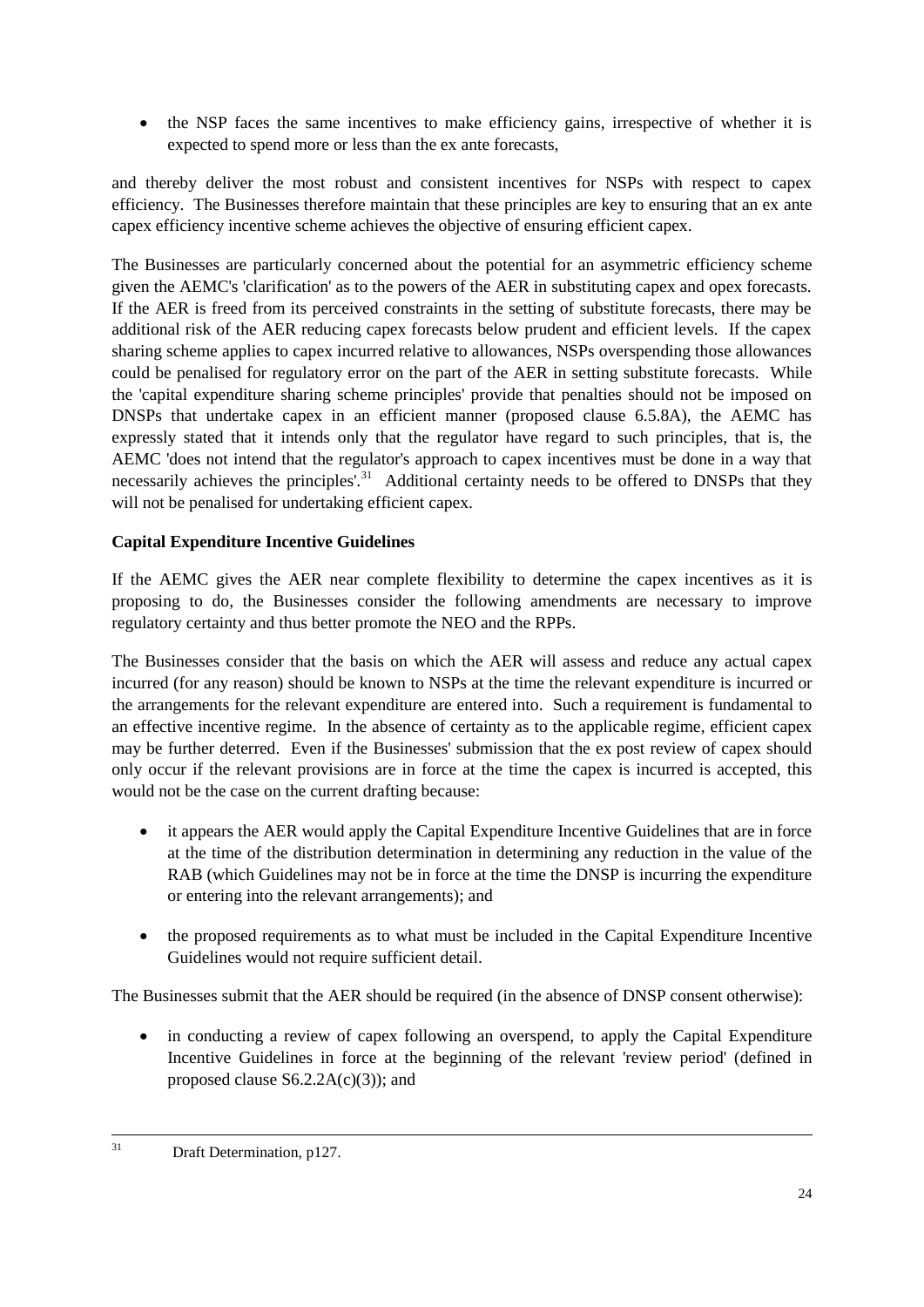in conducting a review of margins, to apply the Capital Expenditure Incentive Guidelines in force at the time the relevant arrangements were entered into.

By contrast, the Businesses consider that the Capital Expenditure Incentive Guidelines in force at the time the framework and approach paper is published should be applied for future matters (i.e. the decision to apply depreciation based on actual or forecast capex and the form of any ex ante capex incentive regime). Further, the Businesses consider that the AER should be required to make a final decision regarding the application of the Capital Expenditure Incentive Guidelines on these issues at the framework and approach paper stage, rather than the distribution determination stage. Unless the Businesses know the manner in which the AER will apply the Capital Expenditure Incentive Guidelines, the Businesses cannot ensure appropriate information is included in a regulatory proposal.

The Businesses observe that the proposed drafting regarding what the AER is required to address in the Capital Expenditure Incentive Guidelines with respect to margins referable to arrangements that do not reflect arm's lengths terms is unclear. The Businesses consider that the AER should be required to set out the manner in which it will:

- determine whether a margin is referable to arrangements that do not reflect arm's length terms; and
- if it determines margins are referable to arrangements that do not reflect arm's length terms, how the expenditure referable to those arrangements will be assessed,

and that this requirement should be enshrined in the Rules. The Businesses observe that a simple way for the AER to achieve this would be for the AER to assess margins consistently with its assessment of margins included in expenditure forecasts for the purposes of the distribution determination.

#### **Other amendments**

The Businesses observe that the AEMC's proposed drafting of clause S6.1.1(6)(i) is problematic in that it requires DNSPs to separately identify for each regulatory year 'margins paid or expected to be paid by the [DNSP] in circumstances where those margins are referable to arrangements that do not reflect arm's length terms'. The Businesses only enter into related party arrangements that they consider to be efficient and on arm's length terms. The obligation should be clarified so that it relates to the information intended to be captured (presumably, margins paid to related parties).

#### **Summary - Capex incentives**

While the Businesses are in favour of strengthening capex incentives generally, given the previously accepted risks associated with ex post reviews of capex, the Businesses are surprised that the AEMC has concluded that the extreme response of an ex post review is required in order to deter inefficient capex. The Businesses consider that a well-designed capex efficiency benefit sharing scheme is a far less intrusive and less costly means of addressing the issue of ensuring efficiency of capex and would better promote the NEO and be consistent with the RPPs. The Businesses support the criteria for the development of a capex efficiency benefit sharing scheme as outlined in the joint expert report for the ENA.

In the event the AEMC gives the AER power to conduct ex post reviews of capex, the Businesses consider that it should be made clear in the Rules that an ex post review of capex can be conducted by the AER only in the event the 'overspending requirement' is satisfied. The costs (both to NSPs and the AER) associated with a review of the efficiency of capex would far outweigh any conceivable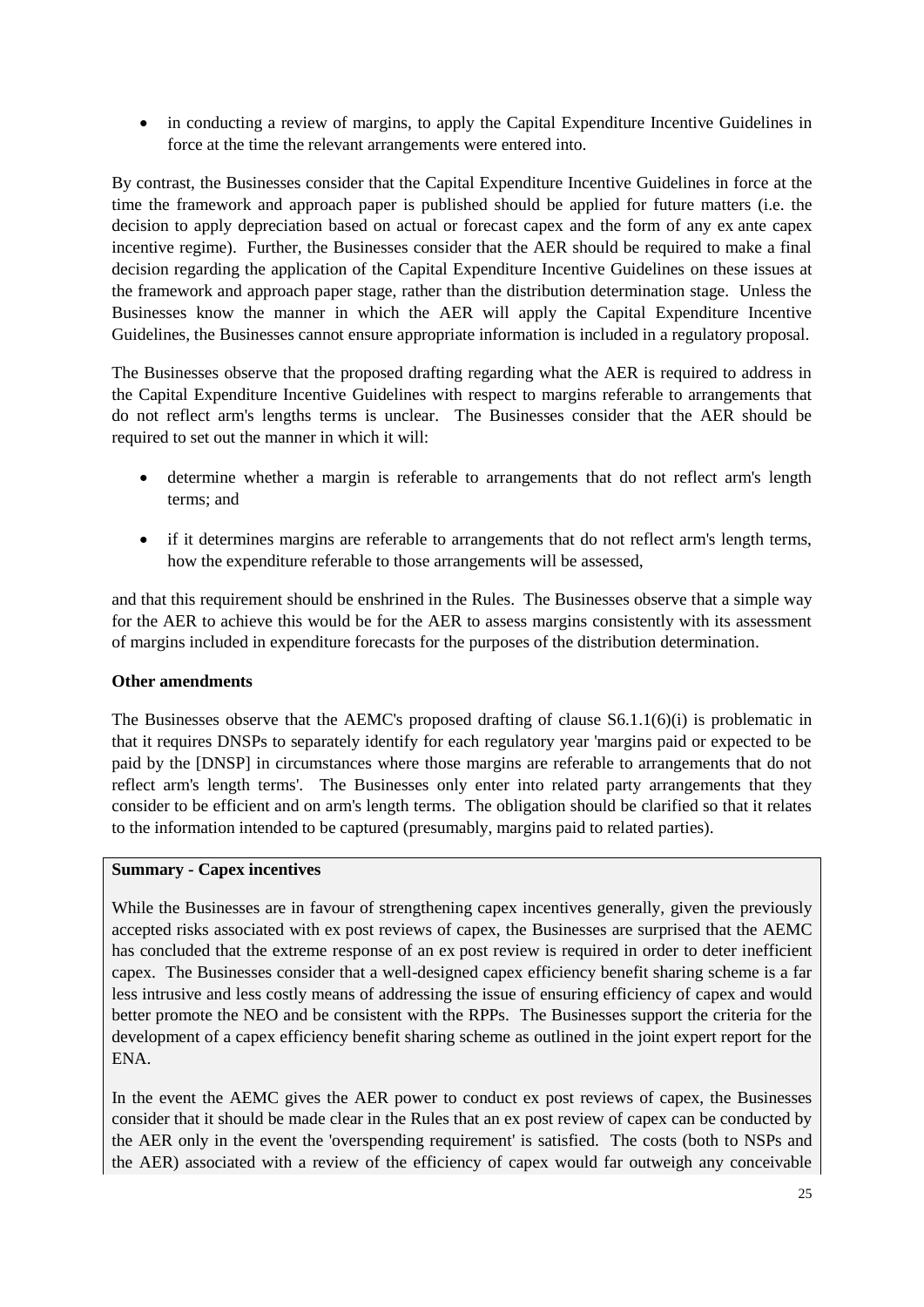benefit in circumstances where there is no overspend. In addition, the Businesses consider that any power to conduct an ex post review of capex should only exist where the relevant Rules were in force for the entire period over which the review is to be conducted.

Finally, the Businesses consider changes are required to the proposed regime to improve regulatory certainty and thus ensure that NSPs are not deterred from undertaking efficient and prudent capex. In particular, where there is overspend, the Capital Expenditure Incentive Guidelines in force at the beginning of the review period should be applied, and in the case of margins, the Guidelines in force at the time the arrangements were entered into should be applied. The AER should be required to make a final decision regarding the application of the Capital Expenditure Incentive Guidelines for future matters (i.e. the decision to apply depreciation based on actual or forecast capex and the form of any ex ante capex incentive regime) at the framework and approach paper stage.

# <span id="page-25-0"></span>**7. UNCERTAINTY REGIME**

Chapter 6 of the Rules is premised on CPI-X regulation whereby DNSPs may receive a proportion of the benefits of any unanticipated cost reductions and also absorb any unanticipated cost increases.<sup>32</sup> As they can retain the benefit of unanticipated cost reductions, DNSPs have an incentive under CPI-X regulation to reduce controllable expenditure. However, DNSPs operate in a dynamic and uncertain environment and thus an 'uncertainty regime' (which allows for the recovery of costs over and above expenditure allowances in defined circumstances) is required to manage significant changes in the DNSPs' operating environment to ensure that prudent and efficient expenditure can be incurred and recovered in response to such changes.

Chapter 6 currently includes a cost pass through regime, which allows for the pass through of significant increases (or decreases) in costs resulting from certain categories of unexpected events that may occur during a regulatory control period. The AEMC is proposing changes to that regime and is also proposing to supplement the existing uncertainty regime in Chapter 6 by introducing:

- capex reopener provisions; and
- a contingent projects regime,

analogous to the capex reopener provisions and contingent projects regime for transmission network service providers (**TNSPs**) (with proposed amendments to the AER's decision-making timeframes in both).

# **Cost pass through provisions**

The Businesses support the proposed amendments allowing the AER to extend the time for considering cost pass through applications. The Businesses maintain, however, that a materiality threshold of 1% of a DNSP's annual revenue requirement for each pass through application is contrary to the NEO and the RPPs. The RPPs provide that NSPs should be provided with a reasonable opportunity to recover their efficient and prudent costs, regardless of whether the costs were foreseeable. The proposed materiality threshold is overly onerous, significantly increasing the risk to DNSPs of costs associated with unanticipated events, which (unless provided for in their regulated revenues) is contrary to the intent of the pass through regime and the RPPs and puts the quality, safety

 $32$ 

<sup>32</sup> As described, for example by the AEMC in its *Rule Determination, National Electricity Amendment (Economic Regulation of Transmissions Services) Rule 2006 No. 18*, 16 November 2006, p93.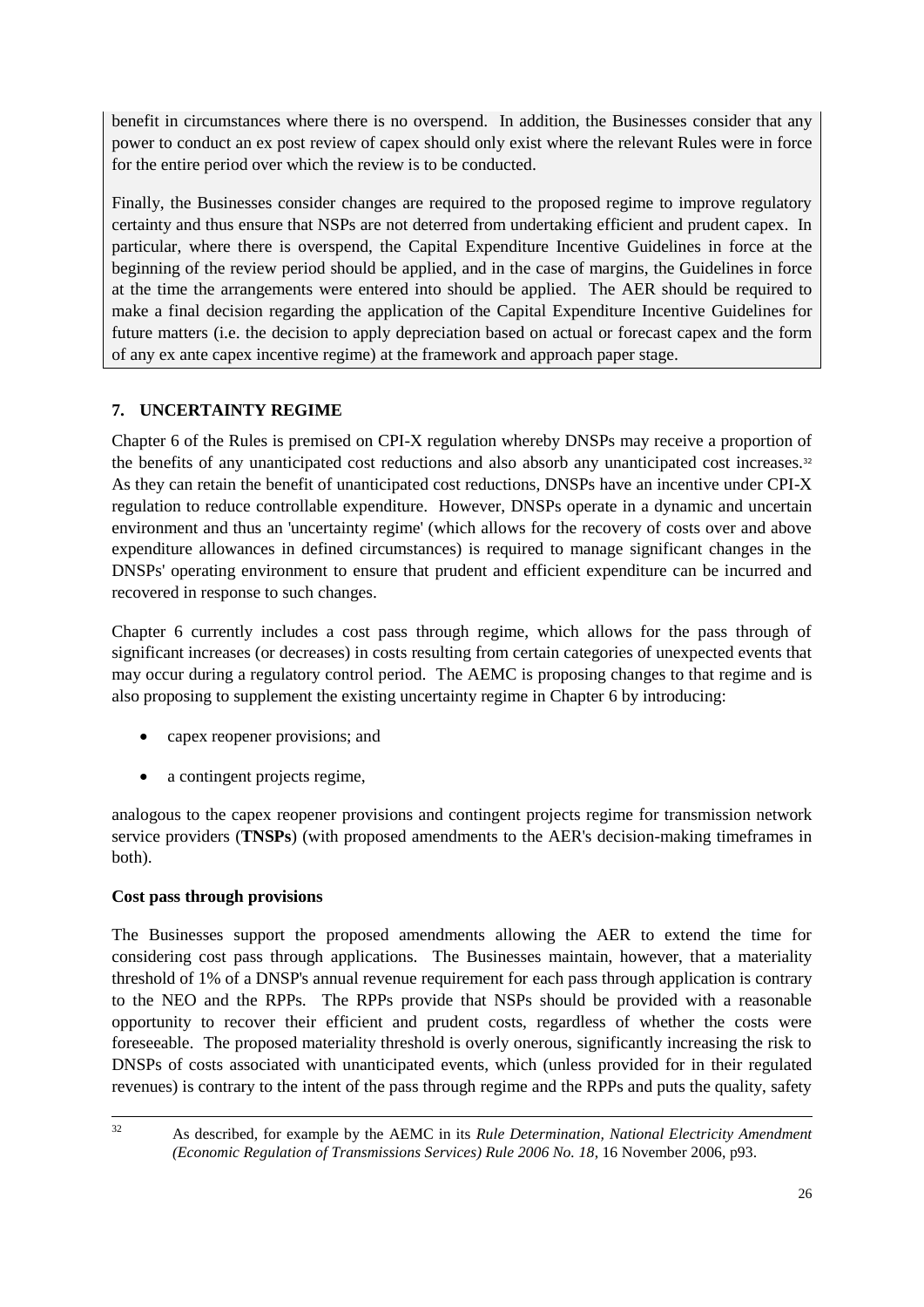and reliability of supply at risk, contrary to the NEO. The Businesses submit that a materiality threshold of \$1 million would increase the certainty for stakeholders as to what is a 'material' event for the purposes of the cost pass through provisions and would alleviate the need for the AER to form a view as to what is material in specific circumstances, meeting the AER's stated concerns with the existing Rule provisions. Such a threshold would also avoid the adverse cost recovery consequences of the AEMC's proposed threshold, thereby promoting the NEO and the RPPs.

In the event that a 1% of annual revenue materiality threshold is maintained by the AEMC, then further consideration should be given to the treatment of multiple events where the combined impact passes this threshold, and the total impact (i.e. including cost and revenue impacts) on the NSP should be considered.

# **Capex reopeners**

The Businesses do not object to the proposed capex reopener provisions. The provisions will ensure the reliability and security of distribution systems in cases where unforeseen events (that do not constitute pass through events) result in adverse consequences that will require significant capex to rectify. Under the draft rules, a distribution determination would only be reopened where it can be shown that the DNSP cannot reduce capex in other areas to avoid the adverse consequence without materially adversely affecting the reliability and security of the distribution system. The AEMC is correct in concluding that there is no basis for distinguishing between transmission networks and distribution networks in respect of such risks.

# **Contingent projects**

The Businesses maintain that a contingent projects regime is not suited to the electricity distribution context.<sup>33</sup> In contrast to transmission networks, which are made up of a small number of large assets, distribution networks have a large number of smaller assets and require regular investments to facilitate new connections, system augmentation and asset replacement. Therefore, whereas capex forecasts put forward by TNSPs may be significantly impacted by individual projects, capex forecasts put forward by DNSPs are not. If the monetary threshold is set such that the contingent projects regime has ready application in a distribution context it would not promote the NEO or be consistent with the RPPs because:

- the administrative burden associated with the regime would be much higher than in a transmission context as a larger number of trigger events would need to be specified at the time of the distribution determination and a larger number of 'triggered' contingent projects would need to be considered during the course of a regulatory control period; and
- there would be increased risk that prudent and efficient capex would not be recovered by a DNSP as the AER would have to be satisfied that the event falls within the definition of the defined 'trigger event' and that the forecast capex meets the monetary threshold (in addition to the expenditure being reasonably required for the purposes of undertaking the contingent project).

Further, and more significantly, in such circumstances, the Businesses are concerned that a contingent projects regime may lead the AER to seek to 'micro-manage' their networks. The Businesses observe

 $33$ 

<sup>33</sup> See the Businesses' *Joint Response to AER and EURCC Rule Change Proposals*, 8 December 2011, p74-76 and *Joint Response to AEMC Directions Paper*, 13 April 2012, pp30-31.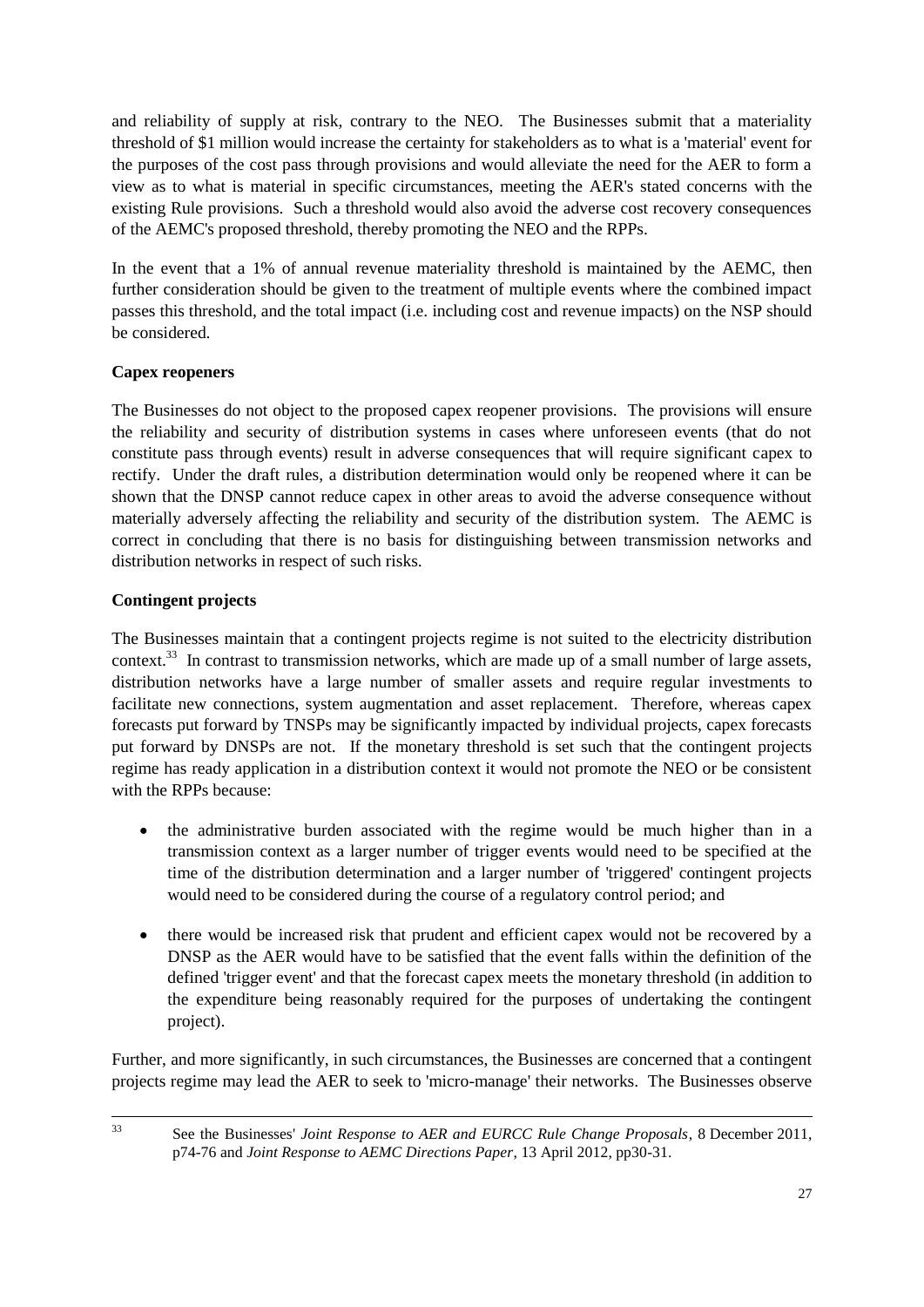that under the equivalent transmission provisions, the AER has transferred capex amounts from proposed capex to contingent projects.<sup>34</sup> Under a contingent projects regime with low monetary thresholds, the AER may be encouraged to go into the minute detail of each of the projects proposed by DNSPs and remove those projects that while probable are not (in the AER's view) certain to go ahead in the next regulatory control period. This would adversely impact on the incentives of the CPI-X regime under which DNSPs retain a proportion of unanticipated cost reductions and absorb unanticipated cost increases. Specifically, it would remove any benefit associated with unanticipated cost reductions, but leave the DNSP to absorb unanticipated cost increases, thereby magnifying the risks of regulatory error. The cost pass through and proposed capex reopener provisions do not remedy this problem given the relatively narrow range of events to which they apply.

In addition, the Businesses observe that, under the existing regime, an AER decision regarding the incremental revenue required in respect of a contingent project would not be subject to merits review.<sup>35</sup> This further increases the risk of DNSPs not being provided with an opportunity to recover prudent and efficient capex, contrary to the NEO and the RPPs.

The Businesses therefore consider that no contingent projects regime should be introduced in respect of distribution networks. In the event a contingent projects regime is to be imposed in the distribution context, the Businesses consider that it would better promote the NEO and the RPPs if the AER was not permitted to:

- have regard to whether proposed opex or capex should 'more appropriately be included as a *contingent project*' (as it would be required to do under proposed clauses 6.5.6(e)(9A) and 6.5.7(e)(9a)); or
- propose its own contingent projects by transferring opex or capex proposed in a regulatory proposal to a contingent project.

Such measures would ensure that the AER could not be tempted to micro-manage distribution networks. Rather, the AER would either be satisfied that proposed capex reasonably reflects the capex criteria (in which case it must accept the forecast), or not be so satisfied (in which case it would reject the forecast and substitute its own that does).

In addition, the Businesses observe that any contingent projects regime should apply only to capex related to very large individual projects. To ensure this objective is achieved, the Businesses submit that:

• rather than being linked to the size of the DNSP's annual revenue requirement, the monetary threshold for contingent projects should be a specified dollar amount, which is consistent with a very large and significant project in the distribution context. Such an approach would ensure that only very large projects are subject to the contingent projects regime, rather than projects of varying size depending on an individual DNSP's revenue requirement for a particular year; and

 $34$ <sup>34</sup> See for example, AER, *Final Decision, Powerlink Transmission Determination 2012-13 to 2016-17*, April 2012, p45.

<sup>&</sup>lt;sup>35</sup> The decision would not fall within the definition of reviewable regulatory decision in section 71A of the National Electricity Law. It is not a 'network revenue or pricing determination that sets a regulatory period' and is not prescribed in the National Electricity Regulations (regulation 9).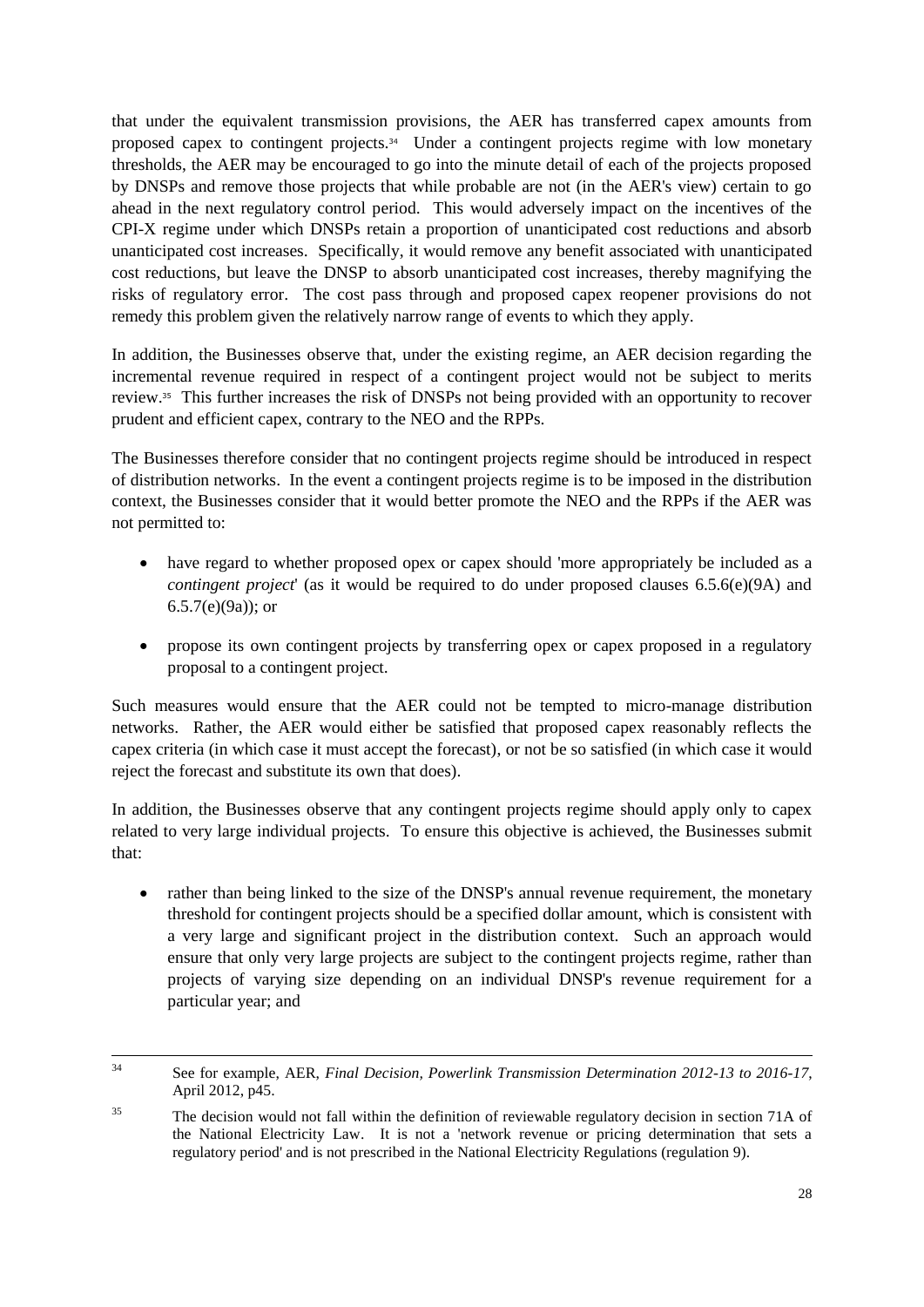• the Rules should expressly state that the contingent projects regime applies only to capex related solely to an individual project and not capex that is related to more than one identifiable project.

With regards to the threshold amount, the Businesses wish to clarify that they have not 'proposed' a threshold of \$5 million for contingent projects as surmised by the AEMC.<sup>36</sup> Rather, the Businesses simply observed that the AER's proposal for a threshold of \$10 million was inconsistent with the \$5 million threshold proposed for the application of the regulatory investment test for distribution. The observation was made in the context of the Businesses' submissions to the AEMC that the proposed contingent projects regime could not be considered adequate to address the disincentive to incur efficient capex under the AER's proposal to include only 60% of capex incurred over the capex allowance in the RAB because the threshold proposed by the AER was too high to have application in practice. The Businesses have consistently maintained that a contingent projects regime is not suitable to a distribution context and should not be applied to DNSPs. If a regime is introduced, the Businesses consider the monetary threshold proposed by the ENA should apply.

# **Summary - Uncertainty regime**

The Businesses support the proposed amendments to allow the AER to extend the timeframe for considering cost pass through applications but maintain that the 1% threshold for cost pass through applications is excessive. The Businesses consider that a \$1 million threshold in a regulatory year should be imposed. In the event that a 1% of annual revenue materiality threshold is maintained by the AEMC, then further consideration should be given to the treatment of multiple events where the combined impact passes this threshold, and the total impact (i.e. including cost and revenue impacts) on the NSP should be considered.

The Businesses do not object to the proposed capex reopener provisions. The AEMC is correct in concluding that there is no basis for distinguishing between distribution and transmission networks in respect of the risk of unforeseen events that will result in significant capex and capex reopener provisions would ensure the reliability and security of distribution systems in such cases.

The Businesses maintain that a contingent projects regime is not suited to the distribution context. In contrast to transmission networks, distribution networks have a large number of smaller assets and require regular investments to facilitate new connections, system augmentation and asset replacement. If the monetary threshold for contingent projects is set such that the contingent projects regime has ready application in the distribution context, the Businesses are concerned that the AER may seek to 'micro-manage' their networks. As it has done in the transmission context, the AER may be encouraged to go into the minute detail of each of the projects proposed by DNSPs and remove those projects that are not (in the AER's view) certain to go ahead in the next regulatory control period. This would adversely impact on the incentives of the CPI-X regime, removing the benefit associated with unanticipated cost reductions but leaving the DNSP to absorb unanticipated cost increases and would thereby magnify the risk of regulatory error, contrary to the NEO and the RPPs.

# <span id="page-28-0"></span>**8. SMALL SCALE INCENTIVE SCHEMES**

As the AEMC would be aware, the Businesses are strong supporters of incentive regulation and welcome the AEMC's proposed draft rules to provide for small-scale incentive schemes. The Businesses consider, however, that the Rules should provide for small-scale incentive schemes that provide for rewards or penalties of up to an agreed percentage of the annual revenue requirement.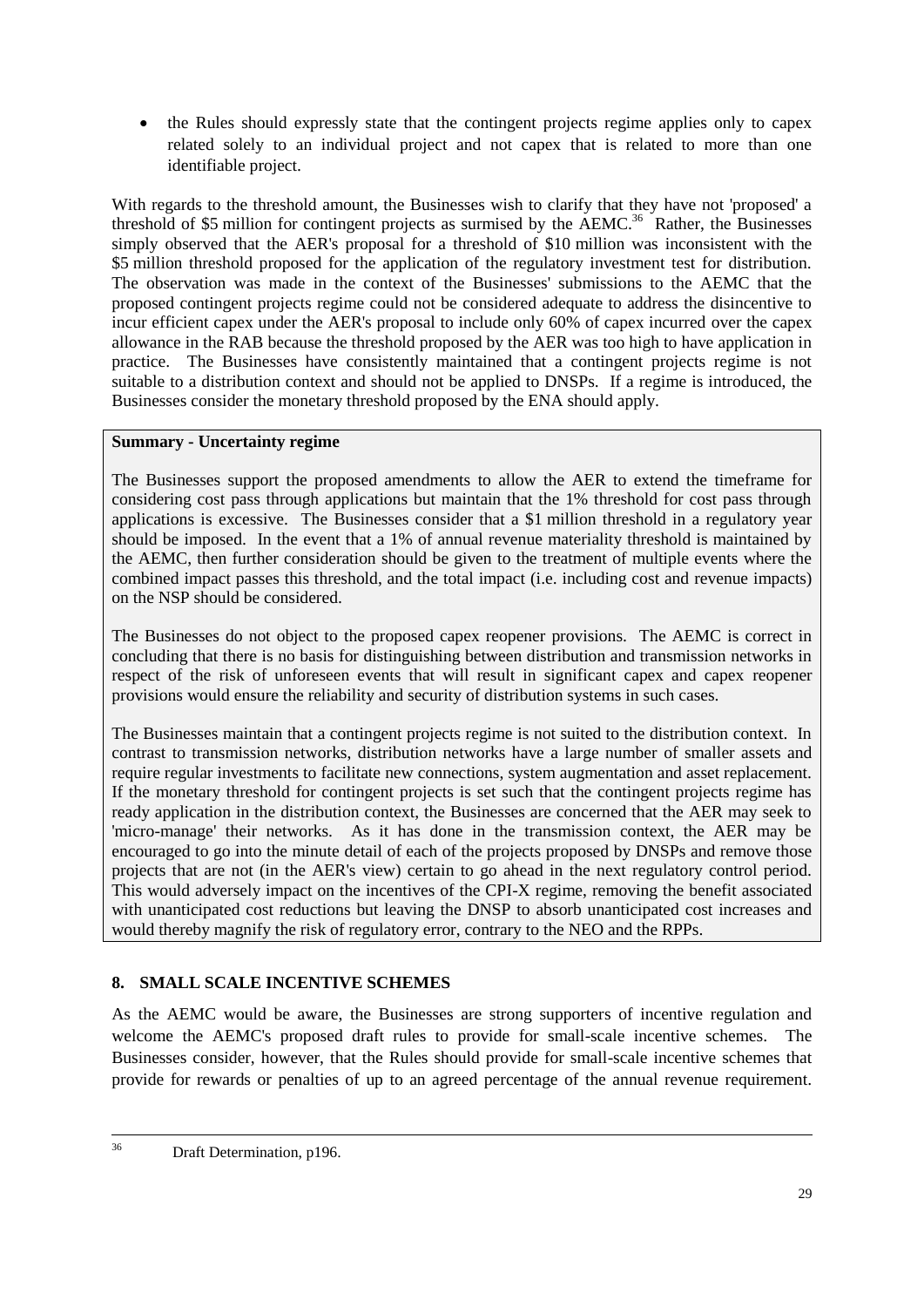The Businesses note in this regard that the incentive properties of a scheme can really only properly be tested if there are adequate financial incentives.

# <span id="page-29-0"></span>**9. REGULATORY DETERMINATION PROCESS**

Overall, the Businesses support the AEMC's proposed adjustments to the regulatory determination process. In particular, the Businesses:

- welcome the proposed six month extension of the review process. Such an extension would provide all parties involved with much needed additional time to review and comment on the complex issues raised;
- agree an overview paper for consumers to be submitted with the regulatory proposal (proposed clause 6.8.2(c1)) would assist consumers to understand the regulatory proposal and its implications for them, thereby promoting consumer engagement in the regulatory determination process;
- welcome the proposed rule changes to provide for comments on submissions made on the draft determination and revised regulatory proposal (i.e. the establishment of a 'crosssubmissions' process) (proposed clause 6.10.4); and
- strongly support the proposed requirement on the AER to publish analysis on which it proposes to rely a reasonable time before the making of the distribution determination (proposed clause  $6.11.1(c)$ ).

The Businesses have some concerns with the proposed cross-submissions process and the proposed requirement in respect of publication of analysis.

# **Cross-submissions process**

The Business have three concerns with the proposed cross-submissions process:

- under the Draft Determination, the AER would have the discretion, but would not be required, to invite comment on the submissions on the draft determination and revised regulatory proposal;
- the AER would have the power to invite submissions only where the AER invites submissions on the revised regulatory proposal; and
- the AER must specify the matters in respect of which submissions are invited.

The AEMC has indicated that giving the AER discretion to introduce a cross-submissions process would: $37$ 

- reduce the risk that NSPs treat the stage as an opportunity to submit a late revised regulatory proposal; and
- give the AER the option to dispense with the process if it considers that it would be unnecessary and to better utilise resources in preparing the final determination.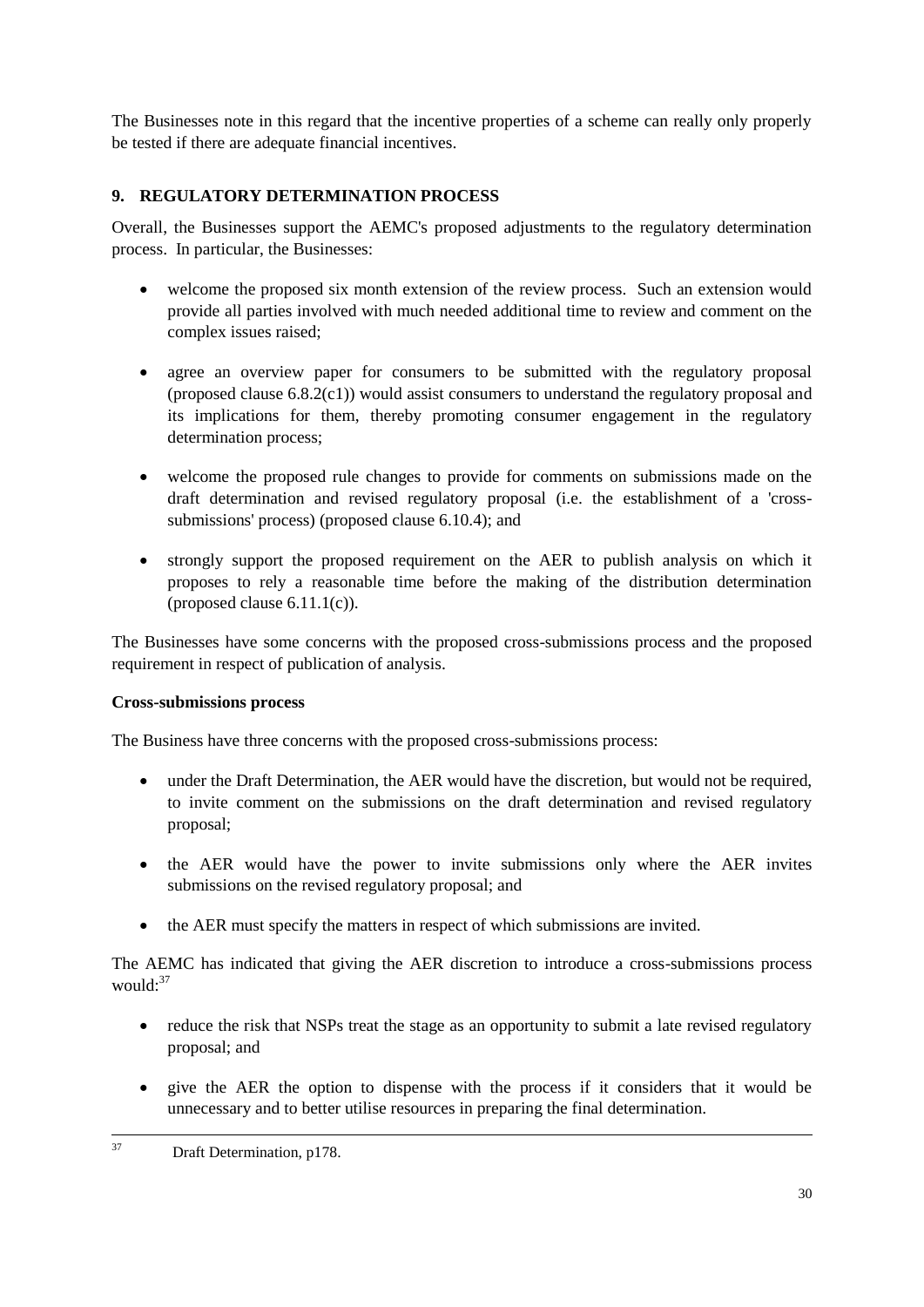The Businesses' respectfully disagree with the AEMC's reasoning.

First, there is no risk that NSPs will treat the stage as an opportunity to submit a late revised regulatory proposal. The Rules are clear that the revised regulatory proposal must be submitted within the specified period and that the original regulatory proposal may only be varied so as to incorporate the substance of any changes required by the draft determination or the AER's reasons for it (clause 6.10.3). This would be further emphasised under the AEMC's proposed rules as AER would be required to make available on its website a summary of any 'out of scope' revisions (proposed clause 6.11.1A(a)). There is also limited risk that NSPs will use the process to 'withhold' certain information or argument from the revised regulatory proposal. This is because there is no guarantee that interested parties will make submissions on any particular point, and if the point is not responsive to a submission made there is a risk the AER will not take the submission into account.

Second, giving the AER the option to dispense with the process if it considers it unnecessary misses the point in that the purpose of the cross-submissions process is to provide an opportunity for stakeholders to comment on matters of importance to them, and not for the regulator to dictate the matters that can be the subject of submissions. It assumes that the AER will be in a position to immediately identify the issues arising from the submissions that will impact on all parties to the regulatory review process. There is no basis for such an assumption, as the matters raised may be quite new to all parties, and the implications may be unfamiliar to the AER. A more robust consultation process enshrined in the Rules reduces the risk of regulatory error, thereby promoting the NEO and the RPPs.

The Businesses consider the AER should be required to invite submissions on the submissions made both on the draft determination and revised regulatory proposal (this could be completed in a single process). Accepting that some limitation is appropriate, the Businesses propose that parties should be limited to responding to issues raised in the relevant submissions.

# **Publication of AER analysis**

As noted, the Businesses strongly support the proposed requirement that the AER publish the analysis on which it proposes to rely a reasonable time before the making of the distribution determination (proposed clause  $6.11.1(c)$ ). However, the Businesses are concerned that the fact it is a 'best endeavours' clause would mean in practice that the AER does not publish its analysis with sufficient time for the intended effect of the clause to be achieved, namely, to provide NSPs with an opportunity to identify any major errors in the AER's analysis before it is relied upon in the final determination.

The Businesses observe that while the AER has provided them with the opportunity to consider novel analysis in some instances (for example, in moving away from its approach in the draft determination to determining debt risk premium in the Victorian distribution price review), section 16 of the National Electricity Law has not always resulted in the AER providing NSPs with its analysis in advance of the final determination. In particular, the Businesses observe that the AER's analysis of CitiPower's and Powercor Australia's vegetation management opex step change amounts was not provided to CitiPower and Powercor Australia until the matter was taken on review in the Australian Competition Tribunal.

The Businesses submit that a 'hard' deadline of 10 business days prior to the publication of the determination would maximise the probability of major errors being identified before the AER's final determination is published.